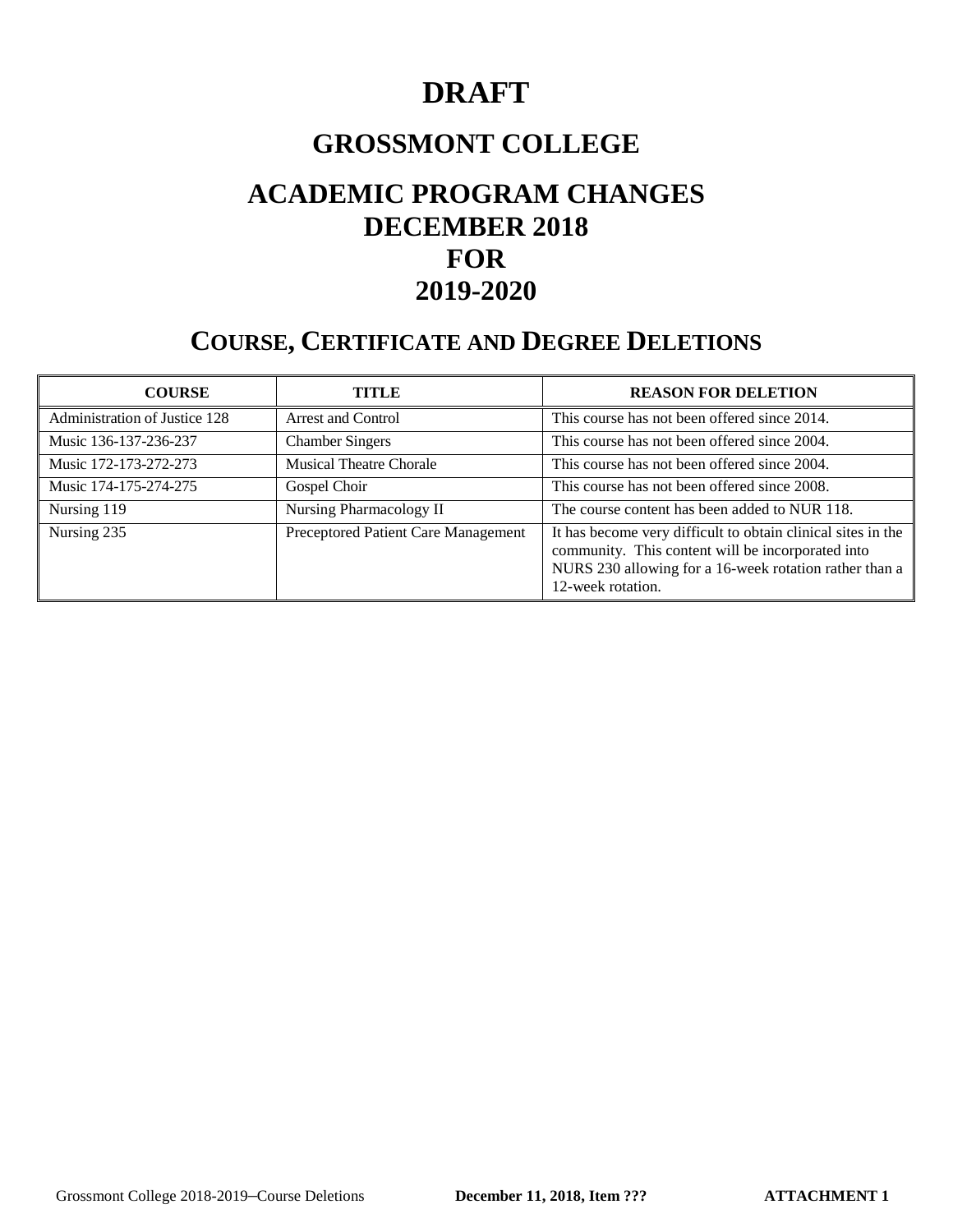# **COURSE ADDITIONS DECEMBER 2018 FOR 2019-2020**

# **Administration of Justice 172 A-B-C-D**

# **Advanced Security Academy**

*2 units, 1.5 hours lecture, .5 hours laboratory Prerequisite: A "Pass" grade in Administration of Justice 171 A-B-C-D or equivalent, or work experience as a California State Certified Security Guard and current CA Bureau of Security and Investigative Services (BSIS) guard card.*

The role of the security officer with emphasis placed on the laws and liability of school security operations including disaster and emergency procedures. The course will include student conflict resolution and behavioral analysis, first aid, baton, defensive tactics, handcuffing, and chemical reagent use. Satisfies California Department of Consumer Affairs, Bureau of Security and Investigative Services, licensing requirements for baton permits for security officers. This course is offered on a Pass/No Pass basis only.

### **Computer Science Information Systems 240 Discrete Structures**

### *3 units, 3 hours lecture*

*Prerequisite: A "C" grade or higher or "Pass" in CSIS 293 or equivalent.*

This course is an introduction to the discrete structures in computer science with an emphasis on their applications. Topics covered include: Functions, Relations and Sets; Basic Logic; Proof Techniques; Basics of Counting; Graphs and Trees; and Discrete Probability.

# **Music 142-143-242-243**

## **Middle Eastern Ensemble**

*1 unit, 3 hours laboratory*

### *Prerequisite: Audition*

An activity based course that studies music from regions of the Middle East and related areas through regular rehearsals and public performances. Emphasis will be placed on development of skills needed to perform in a large ensemble. Musical literature differs each semester to allow the student to meet course objectives through weekly/semesterly repetition in rehearsals and in-class performances.

### **Nutrition 205**

### **The Scientific Principles of Food Preparation**

### *4 units, 2.5 hours lecture, 4.5 hours laboratory*

*Recommended Preparation: A "C" grade or higher or "Pass" in CHEM 115 or CHEM 120 and ENGL 110 or equivalent.*

This course explores the science of food with an emphasis on the chemical compounds, chemical reactions and physical changes that occur during food preparation. The course will examine the function and interaction of ingredients, food safety and sanitation standards, and the effects of preparation methods on the nutrient composition and palatability of foods. The course includes hands-on experience in sensory evaluation techniques and standards, as well as a variety of food preparation techniques.

# **Psychology 211**

# **Cognitive Psychology**

*3 units, 3 hours lecture*

## *Prerequisite: A "C" grade or higher or "Pass" in Psychology 120 or equivalent.*

A general introduction to the principles of cognition. This course examines theoretical and research approaches to the study of cognitive neuroscience, perception, attention, memory, knowledge, visual imagery, language acquisition and development, problem solving and decision making.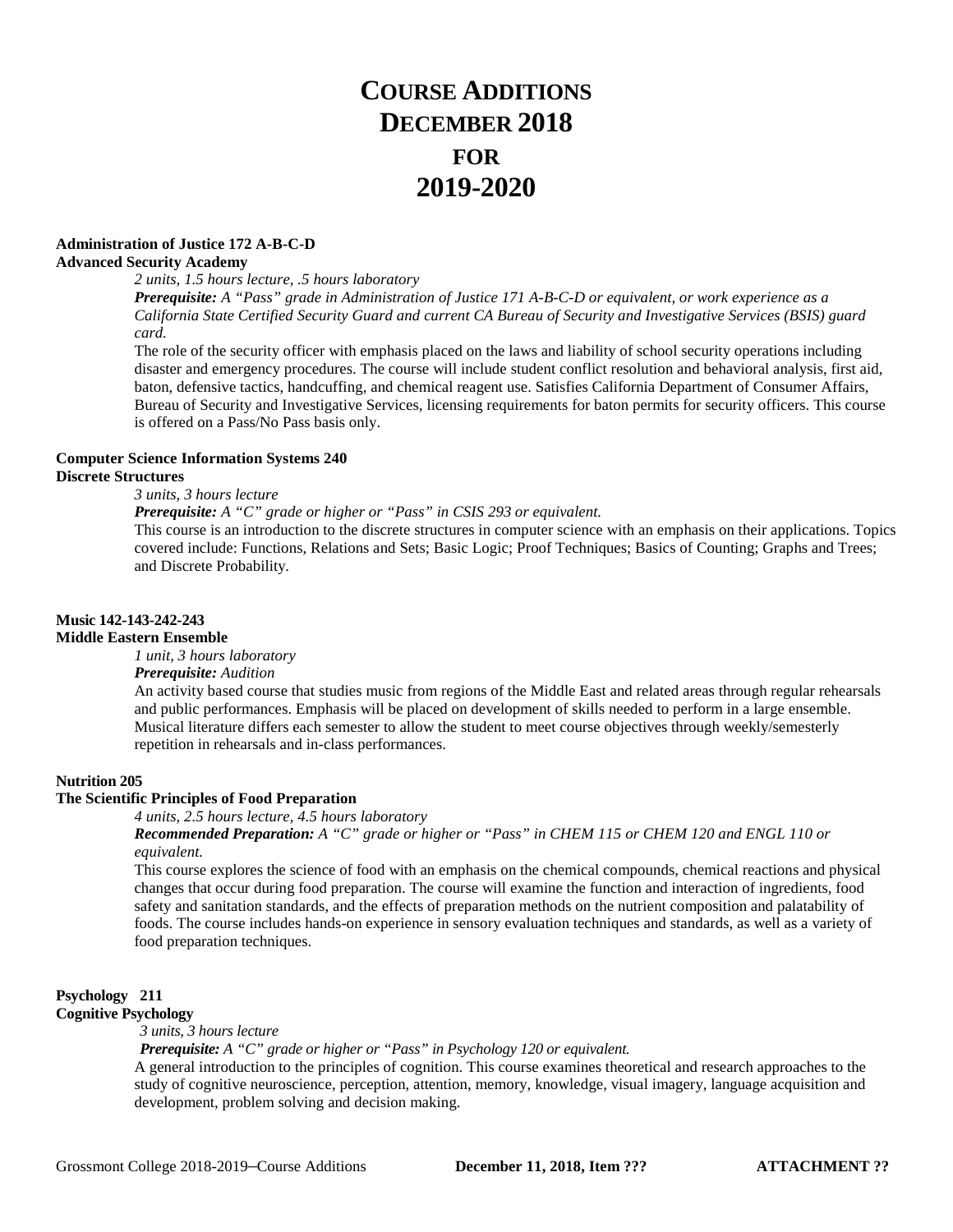# **COURSE MODIFICATIONS**

# **DECEMBER 2018 FOR 2019-2020**

The following courses reflect changes in either title, description, prerequisite, corequisite, advisories on recommended preparation, hours, and/or units. Other areas (e.g., course objectives, course content, texts) have also been modified to meet Title 5 course standards. These modifications have been carefully reviewed by the Curriculum Committee and are recommended to the Governing Board for approval.

| <b>PRESENT</b>                                                                                                                                                                                                                                                                                                                                                                                                                                                                                                                                                                                                                                                                      | PROPOSED CHANGES                                                                                                                                                                                                                                                                                                                                                                                                                                                                                                                                                                                                                                                                                                                                             |
|-------------------------------------------------------------------------------------------------------------------------------------------------------------------------------------------------------------------------------------------------------------------------------------------------------------------------------------------------------------------------------------------------------------------------------------------------------------------------------------------------------------------------------------------------------------------------------------------------------------------------------------------------------------------------------------|--------------------------------------------------------------------------------------------------------------------------------------------------------------------------------------------------------------------------------------------------------------------------------------------------------------------------------------------------------------------------------------------------------------------------------------------------------------------------------------------------------------------------------------------------------------------------------------------------------------------------------------------------------------------------------------------------------------------------------------------------------------|
| <b>Administration of Justice 155</b><br><b>Mobile Forensics</b><br>3 units, 2 hours lecture, 3 hours laboratory<br>This course provides an introduction to the forensic analysis of<br>mobile devices (most commonly used cell phones, smart<br>phones, tablets) and focuses on the procedures, policies, and<br>technology utilized in mobile digital evidence recovery.<br>Emphasis is placed on the collection, preservation, and analysis<br>of digital evidence from personal mobile devices. This course<br>also prepares students with knowledge in investigative<br>principles and applicable case law that is applicable to both<br>civil and criminal investigations.     | <b>Administration of Justice 155</b><br>Change in course title, lecture hours, laboratory hours, course<br>description to:<br><b>Digital Investigations</b><br>3 hours lecture, 0 hours laboratory<br>This course provides an introduction to the forensic analysis of<br>digital devices (most commonly used cell phones, smart<br>phones, tablets, computers) and focuses on the procedures,<br>policies, and technology utilized in digital evidence recovery.<br>Emphasis is placed on the analysis of digital evidence for use<br>during criminal or civil investigations. This course also<br>prepares students with knowledge in investigative principles<br>and applicable case law that is applicable to both civil and<br>criminal investigations. |
| <b>Administration of Justice 158</b><br><b>Public Safety Dispatcher</b><br>7 units, 7 hours lecture, 1 hour laboratory<br>Methods and operation of law enforcement and public safety<br>communications. The course will include federal<br>communications regulations, data retrieval systems, and<br>applications in communications. Students will be analyzing data<br>to determine priorities for making decisions under stress. This<br>course if offered on a Pass/No Pass basis only.                                                                                                                                                                                         | <b>Administration of Justice 158</b><br>Change in course units and lecture hours to:<br>6.5 units, 6.5 hours lecture, 1 hour laboratory                                                                                                                                                                                                                                                                                                                                                                                                                                                                                                                                                                                                                      |
| English 098<br><b>English Fundamentals</b><br>4 units, 4 hours lecture<br>Prerequisite: "Pass" grade in English 090 and English 090R or<br>a "C" grade or higher or "Pass" in English 105 or equivalent or<br>assessment recommendation for English 098.<br>Recommended Preparation: Concurrent enrollment in English<br>098R.<br>This course is designed to introduce students to the process<br>involved in writing effectively. Students will study grammar,<br>punctuation and standard usage and will practice various phases<br>of the writing process and use sentence variety to compose<br>paragraphs and at least one multi-paragraph essay. (Nondegree<br>credit course) | English 098<br>Change in prerequisite and recommended preparation to:<br>Prerequisite: Assessment recommendation for English 098.<br><b>Recommended Preparation:</b> A "Pass" grade in English 090<br>and English 090R or a "C" grade or higher or "Pass" in<br>English 105 or equivalent.                                                                                                                                                                                                                                                                                                                                                                                                                                                                   |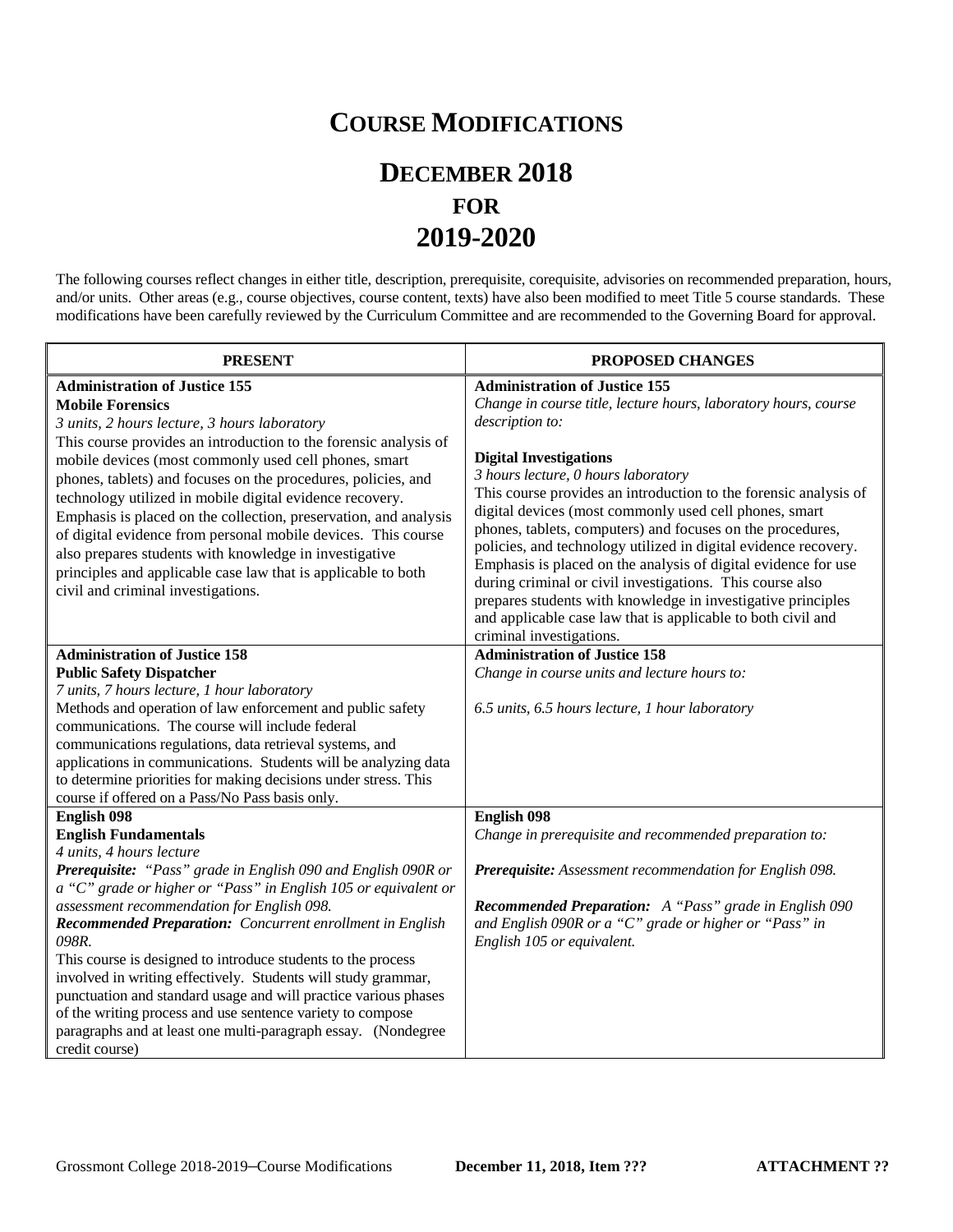| <b>PRESENT</b>                                                                                                                     | PROPOSED CHANGES                                             |
|------------------------------------------------------------------------------------------------------------------------------------|--------------------------------------------------------------|
| English 099                                                                                                                        | English 099                                                  |
| <b>Accelerated Preparation for College Reading, Reasoning, and</b>                                                                 | Change in prerequisite and recommended preparation to:       |
| <b>Writing</b>                                                                                                                     |                                                              |
| 5 units, 5 hours lecture                                                                                                           | Prerequisite: Assessment recommendation for English 098.     |
| Prerequisite: A "Pass" grade in English 090 and 090R or                                                                            |                                                              |
| equivalent or assessment recommendation for English 098.                                                                           | Recommended Preparation: A "Pass" grade in English 090       |
| This course is designed to prepare students for the academic                                                                       | and 090R or equivalent                                       |
| reading, reasoning, and writing expected in transfer and associate                                                                 |                                                              |
| degree courses. Students will engage in the essential practice of                                                                  |                                                              |
| academic inquiry-discovering through reading, discussion, and                                                                      |                                                              |
| writing, new views, new knowledge, and new truths about                                                                            |                                                              |
| relevant and complex issues. In a highly supportive learning                                                                       |                                                              |
| environment, students will develop critical reading, reasoning,                                                                    |                                                              |
| and writing strategies and skills to help them engage in research                                                                  |                                                              |
| and write academic essays by using and acknowledging multiple                                                                      |                                                              |
| sources. Not open to students with credit in English 098 or                                                                        |                                                              |
| English 110. (Nondegree credit course)                                                                                             |                                                              |
| English 110                                                                                                                        | English 110                                                  |
| <b>College Composition</b>                                                                                                         | Review and update course outline based on Title 5 standards. |
| 3 units, 3 hours lecture                                                                                                           |                                                              |
| <b>Prerequisite:</b> A "C" grade or higher or "Pass" in English 098                                                                |                                                              |
| or equivalent or completion of the assessment process with                                                                         |                                                              |
| appropriate score for entrance to English 110.                                                                                     |                                                              |
| English 110 is designed to prepare students for entry into                                                                         |                                                              |
| English 120. Students will practice the writing process by                                                                         |                                                              |
| composing essays with an emphasis on effective expression                                                                          |                                                              |
| through the study of appropriate language skills. Students will                                                                    |                                                              |
| read critically, analyze, and evaluate expository, argumentative,                                                                  |                                                              |
| and imaginative writing. By the end of the course, students will                                                                   |                                                              |
| be able to write a position paper by using and acknowledging                                                                       |                                                              |
| multiple sources.                                                                                                                  |                                                              |
| English 120                                                                                                                        | English 120                                                  |
| <b>College Composition and Reading</b>                                                                                             | Review and update course outline based on Title 5 standards. |
| 3 units, 3 hours lecture                                                                                                           |                                                              |
| Prerequisite: A "C" grade or higher or "Pass" in English 099                                                                       |                                                              |
| or English 110 or English as a Second Language 119 or                                                                              |                                                              |
| equivalent or assessment recommendation for English 120.                                                                           |                                                              |
| This first semester transfer-level composition course is designed                                                                  |                                                              |
| to develop critical reading and writing skills essential to                                                                        |                                                              |
| academic inquiry across the disciplines. Based on analysis and<br>evaluation of texts, and in response to particular audiences and |                                                              |
| purposes, students will construct expository and argumentative                                                                     |                                                              |
| papers, including an extended argument, which synthesizes,                                                                         |                                                              |
| integrates, and acknowledges multiple sources.                                                                                     |                                                              |
| English 124                                                                                                                        | English 124                                                  |
| <b>Advanced Composition: Critical Reasoning and Writing</b>                                                                        | Review and update course outline based on Title 5 standards. |
| 3 units, 3 hours lecture                                                                                                           |                                                              |
| Prerequisite: A "C" grade or higher or "Pass" in English 120                                                                       |                                                              |
| or equivalent.                                                                                                                     |                                                              |
| This course offers instruction in argumentation and critical                                                                       |                                                              |
| thinking, and rhetorical analysis of complex texts with continued                                                                  |                                                              |
| practice in information literacy and appropriate integration and                                                                   |                                                              |
| documentation of source materials.                                                                                                 |                                                              |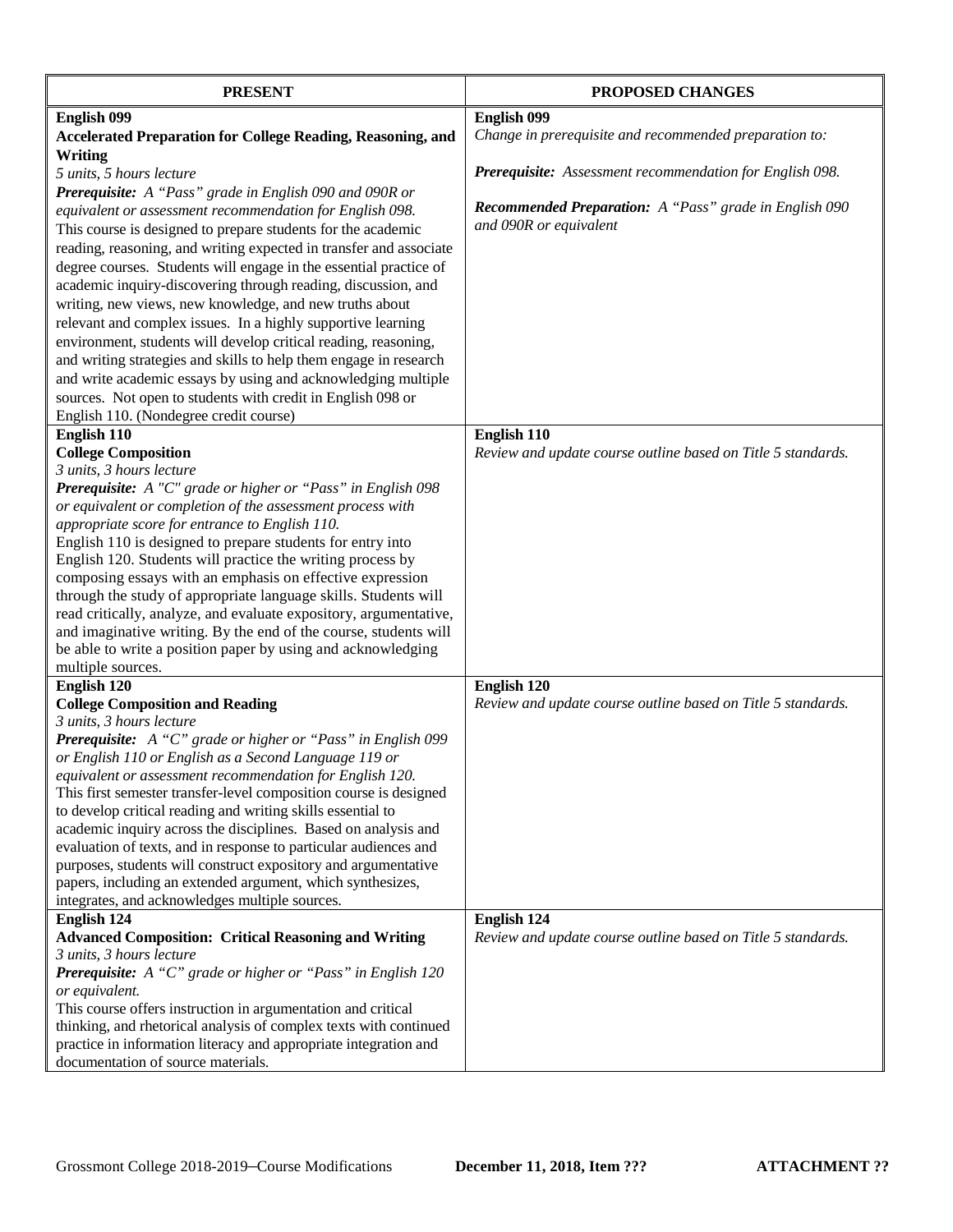| <b>PRESENT</b>                                                                                                                      | <b>PROPOSED CHANGES</b>                                        |
|-------------------------------------------------------------------------------------------------------------------------------------|----------------------------------------------------------------|
| <b>Exercise Science 039</b>                                                                                                         | <b>Exercise Science 039</b>                                    |
| <b>Swimming for Nonswimmers</b>                                                                                                     | Review and update course outline based on Title 5 standards.   |
| 1 unit, 1 hour lecture, 1 hour laboratory                                                                                           |                                                                |
| This class is for students who have a fear of the water and cannot                                                                  |                                                                |
| swim or who are so deficient in basic aquatic skills that they                                                                      |                                                                |
| would be unsafe in and around water. This class will aid students                                                                   |                                                                |
| to become comfortable and safe in an aquatic environment.                                                                           |                                                                |
| Students will also learn the fundamental principles of physical                                                                     |                                                                |
| fitness and their impact on life-long health and wellness.                                                                          |                                                                |
| <b>Exercise Science 203</b>                                                                                                         | <b>Exercise Science 203</b>                                    |
| <b>Intercollegiate Baseball</b>                                                                                                     | Change in course units, lecture hours and laboratory hours to: |
| 2 units, 5 hours lecture, 5 hours laboratory                                                                                        |                                                                |
| Prerequisite: Tryout                                                                                                                | 3 units, 0 lecture hours, 10 hours laboratory                  |
| Intercollegiate competition in the sport of baseball. This course                                                                   |                                                                |
| includes instruction in specific skills, performance techniques                                                                     |                                                                |
| and strategies, as well as daily practice, development of physical<br>fitness, team travel and competition against other collegiate |                                                                |
| institutions. The course is open to all students who wish to try                                                                    |                                                                |
| out for competition at the intercollegiate level. An additional fee                                                                 |                                                                |
| for athletic insurance is required upon enrollment.                                                                                 |                                                                |
| <b>Exercise Science 206</b>                                                                                                         | <b>Exercise Science 206</b>                                    |
| <b>Intercollegiate Basketball</b>                                                                                                   | Change in course units, lecture hours and laboratory hours to: |
| 2 units, 5 hours lecture, 5 hours laboratory                                                                                        |                                                                |
| Prerequisite: Tryout                                                                                                                | 3 units, 0 lecture hours, 10 hours laboratory                  |
| Intercollegiate competition in the sport of basketball. This course                                                                 |                                                                |
| includes instruction in specific skills, performance techniques                                                                     |                                                                |
| and strategies, as well as daily practice, development of physical                                                                  |                                                                |
| fitness, team travel and competition against other collegiate                                                                       |                                                                |
| institutions. The course is open to all students who wish to try                                                                    |                                                                |
| out for competition at the intercollegiate level. An additional fee                                                                 |                                                                |
| for athletic insurance is required upon enrollment. An additional                                                                   |                                                                |
| fee for athletic insurance is required upon enrollment.                                                                             |                                                                |
| <b>Exercise Science 209</b>                                                                                                         | <b>Exercise Science 209</b>                                    |
| <b>Intercollegiate Cross Country</b>                                                                                                | Change in course units, lecture hours and laboratory hours to: |
| 2 units, 5 hours lecture, 5 hours laboratory                                                                                        |                                                                |
| Prerequisite: Tryout                                                                                                                | 3 units, 0 lecture hours, 10 hours laboratory                  |
| Open to students who wish to try out in intercollegiate                                                                             |                                                                |
| competition in the sport of cross country. This course includes                                                                     |                                                                |
| instruction in specific skills, performance techniques and                                                                          |                                                                |
| strategies, as well as daily practice, development of physical                                                                      |                                                                |
| fitness, team travel and competition against other collegiate                                                                       |                                                                |
| institutions. An additional fee for athletics insurance is                                                                          |                                                                |
| required upon enrollment.                                                                                                           |                                                                |
| <b>Exercise Science 210</b>                                                                                                         | <b>Exercise Science 210</b>                                    |
| <b>Intercollegiate Badminton</b>                                                                                                    | Change in course units, lecture hours and laboratory hours to: |
| 2 units, 5 hours lecture, 5 hours laboratory                                                                                        |                                                                |
| Prerequisite: Tryout                                                                                                                | 3 units, 0 lecture hours, 10 hours laboratory                  |
| Intercollegiate competition in the sport of badminton. This                                                                         |                                                                |
| course includes instruction in specific skills, performance                                                                         |                                                                |
| techniques and strategies, as well as daily practice,                                                                               |                                                                |
| development of physical fitness, team travel and competition                                                                        |                                                                |
| against other collegiate institutions. The course is open to all                                                                    |                                                                |
| students who wish to try out at the intercollegiate level. An                                                                       |                                                                |
| additional fee for athletic insurance is required upon                                                                              |                                                                |
| enrollment.                                                                                                                         |                                                                |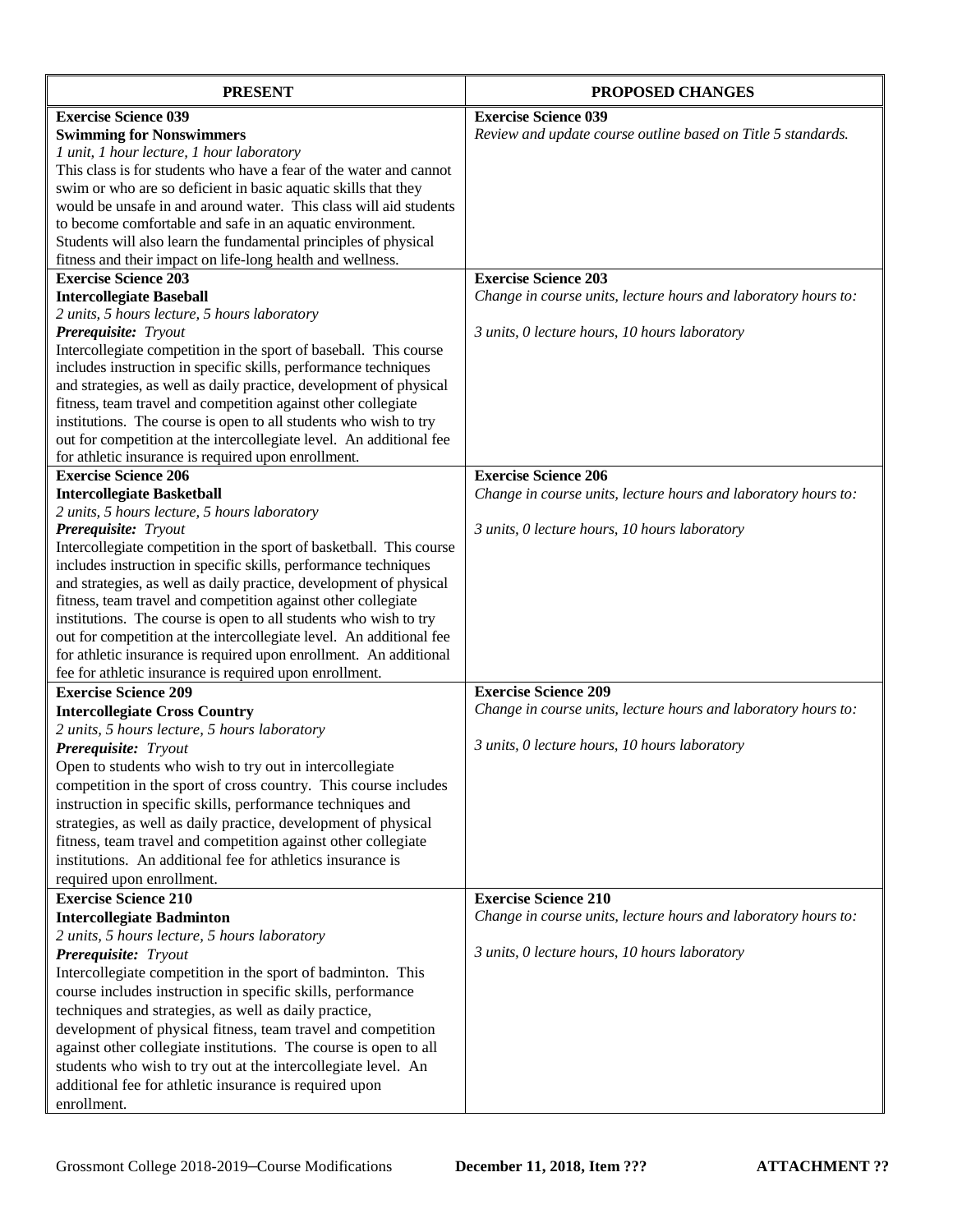| <b>PRESENT</b>                                                     | PROPOSED CHANGES                                               |
|--------------------------------------------------------------------|----------------------------------------------------------------|
| <b>Exercise Science 212</b>                                        | <b>Exercise Science 212</b>                                    |
| <b>Intercollegiate Football</b>                                    | Change in course units, lecture hours and laboratory hours to: |
| 2 units, 5 hours lecture, 5 hours laboratory                       |                                                                |
| Prerequisite: Tryout                                               | 3 units, 0 lecture hours, 10 hours laboratory                  |
| Corequisite: Concurrent enrollment in ES 262 or 263                |                                                                |
| Intercollegiate competition in the sport of football. This course  |                                                                |
| includes instruction in specific skills, performance techniques    |                                                                |
| and strategies, as well as daily practice, development of physical |                                                                |
| fitness, team travel and competition against other collegiate      |                                                                |
| institutions. The course is open to all students who wish to try   |                                                                |
| out at the intercollegiate level. An additional fee for athletic   |                                                                |
| insurance is required upon enrollment.                             |                                                                |
| <b>Exercise Science 215</b>                                        | <b>Exercise Science 215</b>                                    |
| <b>Intercollegiate Softball</b>                                    | Change in course units, lecture hours and laboratory hours to: |
| 2 units, 5 hours lecture, 5 hours laboratory                       |                                                                |
| Prerequisite: Tryout                                               | 3 units, 0 lecture hours, 10 hours laboratory                  |
| Intercollegiate competition in the sport of softball. This course  |                                                                |
| includes instruction in specific skills, performance techniques    |                                                                |
| and strategies, as well as daily practice, development of physical |                                                                |
| fitness, team travel and competition against other collegiate      |                                                                |
| institutions. The course is open to all students who wish to try   |                                                                |
| out at the intercollegiate level. An additional fee for athletic   |                                                                |
| insurance is required upon enrollment.                             |                                                                |
| <b>Exercise Science 218</b>                                        | <b>Exercise Science 218</b>                                    |
| <b>Intercollegiate Soccer</b>                                      | Change in course units, lecture hours and laboratory hours to: |
| 2 units, 5 hours lecture, 5 hours laboratory                       |                                                                |
| Prerequisite: Tryout                                               | 3 units, 0 lecture hours, 10 hours laboratory                  |
| Intercollegiate competition in the sport of soccer. This course    |                                                                |
| includes instruction in specific skills, performance techniques    |                                                                |
| and strategies, as well as daily practice, development of physical |                                                                |
| fitness, team travel and competition against other collegiate      |                                                                |
| institutions. The course is open to all students who wish to try   |                                                                |
| out at the intercollegiate level. An additional fee for athletic   |                                                                |
| insurance is required upon enrollment.                             |                                                                |
| <b>Exercise Science 221</b>                                        | <b>Exercise Science 221</b>                                    |
| <b>Intercollegiate Swimming</b>                                    | Change in course units, lecture hours and laboratory hours to: |
| 2 units, 5 hours lecture, 5 hours laboratory                       |                                                                |
| Prerequisite: Tryout                                               | 3 units, 0 lecture hours, 10 hours laboratory                  |
| Intercollegiate competition in the sport of swimming. This course  |                                                                |
| includes instruction in specific skills, performance techniques    |                                                                |
| and strategies, as well as daily practice, development of physical |                                                                |
| fitness, team travel and competition against other collegiate      |                                                                |
| institutions. The course is open to all students who wish to try   |                                                                |
| out at the intercollegiate level. An additional fee for athletic   |                                                                |
| insurance is required upon enrollment.                             |                                                                |
| <b>Exercise Science 224</b>                                        | <b>Exercise Science 224</b>                                    |
| <b>Intercollegiate Tennis</b>                                      | Change in course units, lecture hours and laboratory hours to: |
| 2 units, 5 hours lecture, 5 hours laboratory                       |                                                                |
| Prerequisite: Tryout                                               | 3 units, 0 lecture hours, 10 hours laboratory                  |
| Intercollegiate competition in the sport of tennis. This course    |                                                                |
| includes instruction in specific skills, performance techniques    |                                                                |
| and strategies, as well as daily practice, development of physical |                                                                |
| fitness, team travel and competition against other collegiate      |                                                                |
| institutions. The course is open to all students who wish to try   |                                                                |
| out at the intercollegiate level. An additional fee for athletic   |                                                                |
| insurance is required upon enrollment.                             |                                                                |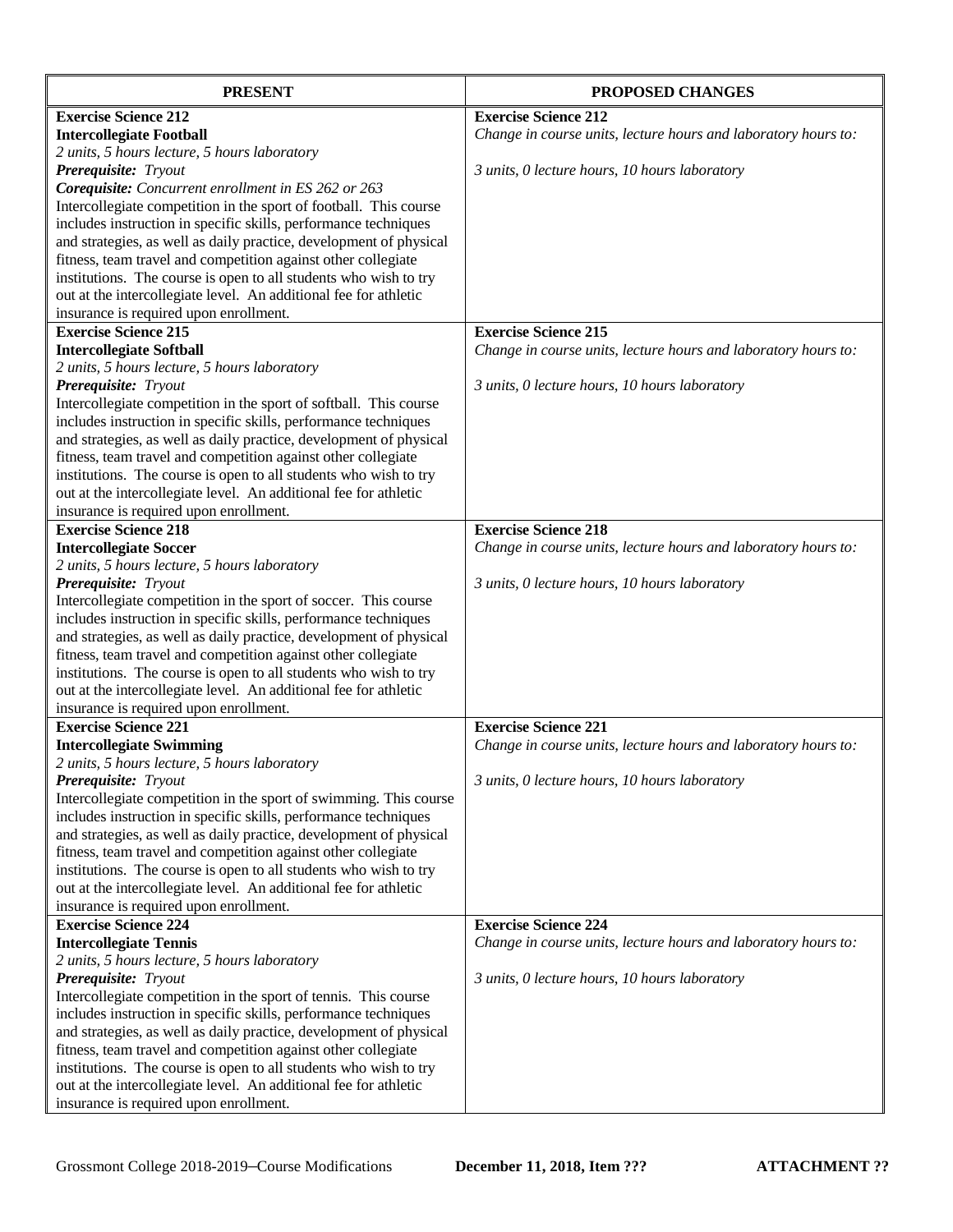| <b>PRESENT</b>                                                        | <b>PROPOSED CHANGES</b>                                        |
|-----------------------------------------------------------------------|----------------------------------------------------------------|
| <b>Exercise Science 228</b>                                           | <b>Exercise Science 228</b>                                    |
| <b>Intercollegiate Beach Volleyball</b>                               | Change in course units, lecture hours and laboratory hours to: |
| 2 units, 5 hours lecture, 5 hours laboratory                          |                                                                |
| Prerequisite: Tryout                                                  | 3 units, 0 lecture hours, 10 hours laboratory                  |
| Intercollegiate competition in the sport of Beach Volleyball.         |                                                                |
| This course includes instruction in specific skills, performance      |                                                                |
| techniques and strategies, as well as daily practice, development     |                                                                |
| of physical fitness, team travel and competition against other        |                                                                |
| collegiate institutions. The course is open to all students who       |                                                                |
| wish to try out at the intercollegiate level. An additional fee for   |                                                                |
| athletic insurance is required upon enrollment.                       |                                                                |
| <b>Exercise Science 230</b>                                           | <b>Exercise Science 230</b>                                    |
| <b>Intercollegiate Volleyball</b>                                     | Change in course units, lecture hours and laboratory hours to: |
| 2 units, 5 hours lecture, 5 hours laboratory                          |                                                                |
| Prerequisite: Tryout                                                  | 3 units, 0 lecture hours, 10 hours laboratory                  |
| Intercollegiate competition in the sport of volleyball. This course   |                                                                |
| includes instruction in specific skills, performance techniques       |                                                                |
| and strategies, as well as daily practice, development of physical    |                                                                |
| fitness, team travel and competition against other collegiate         |                                                                |
| institutions. The course is open to all students who wish to try      |                                                                |
| out at the intercollegiate level. An additional fee for athletic      |                                                                |
| insurance is required upon enrollment.                                |                                                                |
| <b>Exercise Science 233</b>                                           | <b>Exercise Science 233</b>                                    |
| <b>Intercollegiate Water Polo</b>                                     | Change in course units, lecture hours and laboratory hours to: |
| 2 units, 5 hours lecture, 5 hours laboratory                          |                                                                |
| Prerequisite: Tryout                                                  | 3 units, 0 lecture hours, 10 hours laboratory                  |
| Intercollegiate competition in the sport of water polo. This          |                                                                |
| course includes instruction in specific skills, performance           |                                                                |
| techniques and strategies, as well as daily practice, development     |                                                                |
| of physical fitness, team travel and competition against other        |                                                                |
| collegiate institutions. The course is open to all students who       |                                                                |
| wish to try out at the intercollegiate level. An additional fee for   |                                                                |
| athletic insurance is required upon enrollment.                       |                                                                |
| <b>Exercise Science 240</b>                                           | <b>Exercise Science 240</b>                                    |
| <b>Athletic Competition</b>                                           | Change in course units, lecture hours and laboratory hours to: |
| 2 units, 5 hours lecture, 5 hours laboratory                          |                                                                |
| <b>Prerequisite:</b> Tryout                                           | 3 units, 0 lecture hours, 10 hours laboratory                  |
| This course is designed to accommodate any in-season student          |                                                                |
| athlete who, due to a class time conflict, is unable to register for  |                                                                |
| the class section for the student's sport. Though enrolled in this    |                                                                |
| class, each student will, in actuality, meet the objectives and       |                                                                |
| complete the course content for the specific intercollegiate sport    |                                                                |
| course in which the student participates (i.e., baseball, volleyball, |                                                                |
| etc.). An additional fee for athletic insurance is required upon      |                                                                |
| enrollment.                                                           |                                                                |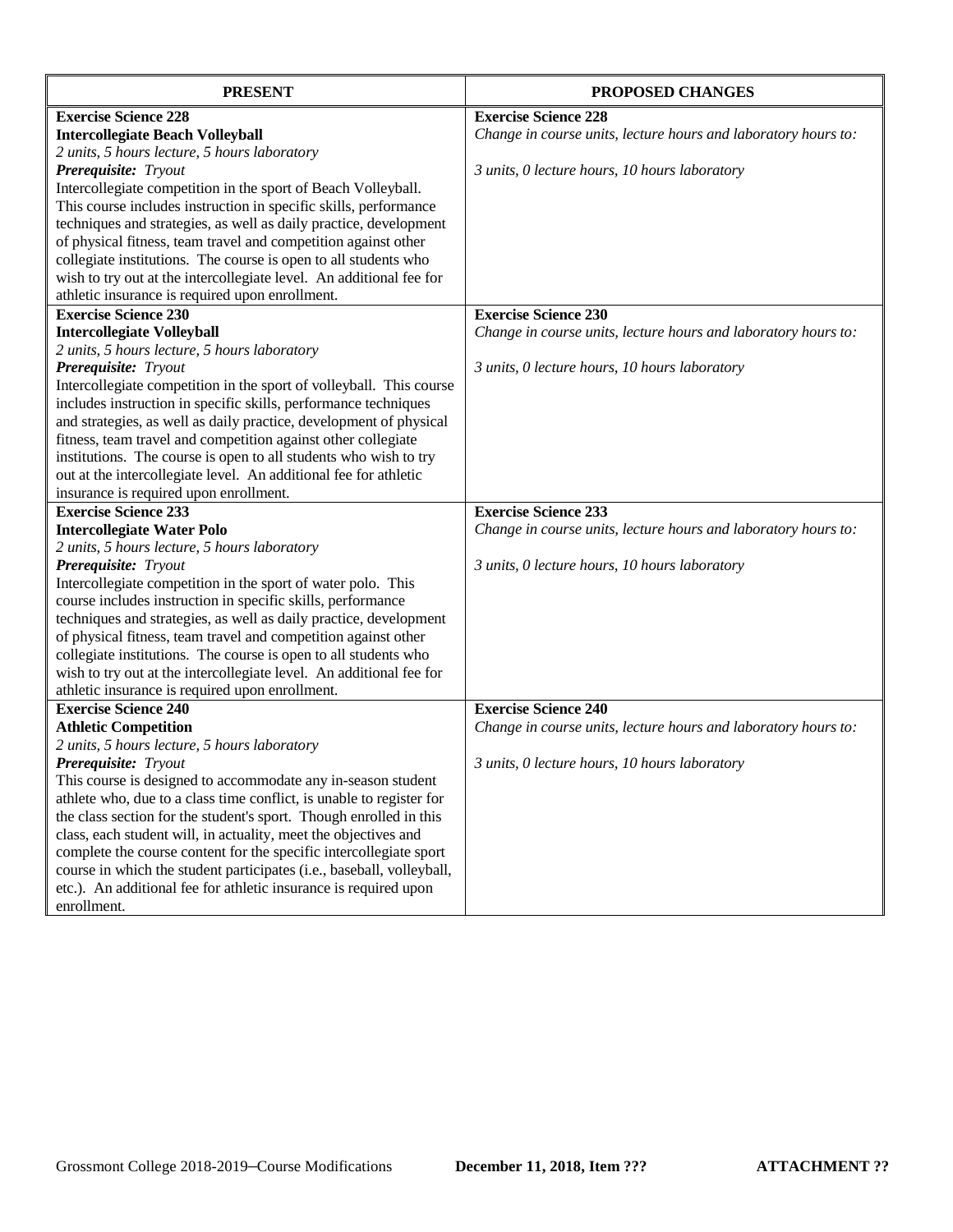| <b>PRESENT</b>                                                             | <b>PROPOSED CHANGES</b>                                         |
|----------------------------------------------------------------------------|-----------------------------------------------------------------|
| <b>Health Education 155</b>                                                | <b>Health Education 155</b>                                     |
| <b>Realities of Nutrition</b>                                              | Change in subject heading, course title, and recommended        |
| 3 units, 3 hours lecture                                                   | preparation to:                                                 |
| <b>Recommended Preparation:</b> A "C" grade or higher or "Pass"            |                                                                 |
| in English 110 or English as a Second Language 119 or                      | <b>Nutrition 155</b>                                            |
| equivalent.                                                                | <b>Introduction to Nutrition</b>                                |
| This course is an introduction of the fundamentals of nutrition as         | <b>Recommended Preparation:</b> A "C" grade or higher or "Pass" |
| it relates to good health. Understanding of current nutritional            | in English 110 or equivalent.                                   |
| information (and misinformation) will be discussed to determine            |                                                                 |
| optimal dietary choices. Study of dietary goals and guidelines             |                                                                 |
| using current tools is incorporated as each student analyzes their         |                                                                 |
| own lifestyle choices. Further current issues covered are those in         |                                                                 |
| relation to weight maintenance techniques, eating disorders, food          |                                                                 |
| labeling, food safety and special needs at various stages in the           |                                                                 |
| lifecycle. The information covered will be practical and relevant          |                                                                 |
| to assist in making wise choices the rest of one's life.                   |                                                                 |
| <b>Health Education 158</b>                                                | <b>Health Education 158</b>                                     |
| <b>Nutrition for Fitness and Sports</b>                                    | Change in subject heading and recommended preparation to:       |
| 3 units, 3 hours lecture                                                   |                                                                 |
| Recommended Preparation: A "C" grade or higher or "Pass"                   | <b>Nutrition 158</b>                                            |
| in English 110 or English as a Second Language 119 or                      | Recommended Preparation: A "C" grade or higher or "Pass"        |
| equivalent.                                                                | in English 110 or equivalent.                                   |
| A course investigating the effects of nutrition and various dietary        |                                                                 |
| regimens on athletic performance, physical fitness and general             |                                                                 |
| health. Students will compare the physiological effects of                 |                                                                 |
| optimal nutrition vs. inadequate nutrition for the general                 |                                                                 |
| population as well as athletes. Cultural, sociological and                 |                                                                 |
| psychological influences on diet, nutrition and performance will           |                                                                 |
| be examined thoroughly. Discussion of current "fad" and                    |                                                                 |
| supposed performance-enhancing diets and supplements will be<br>addressed. |                                                                 |
|                                                                            |                                                                 |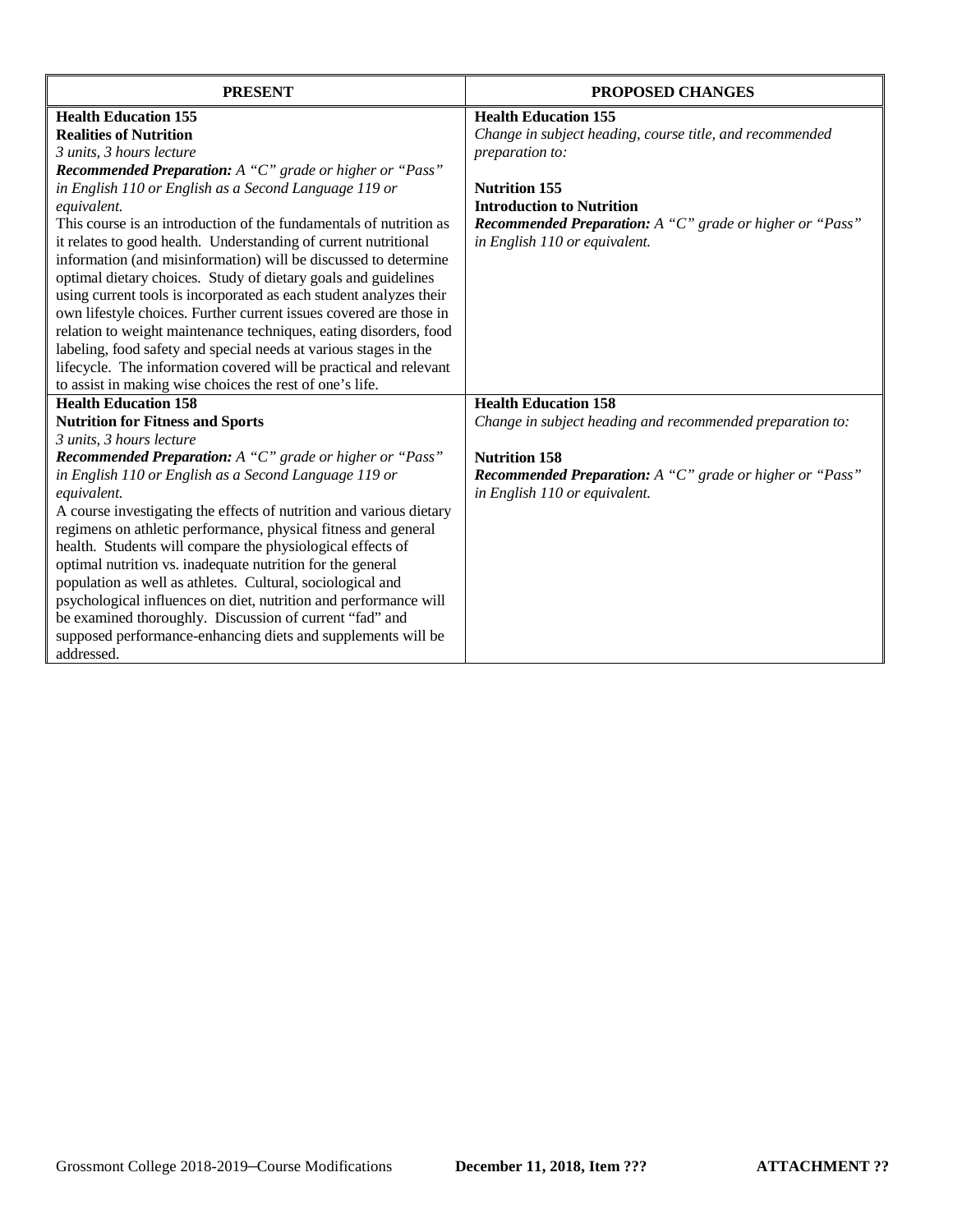| <b>PRESENT</b>                                                                                                           | <b>PROPOSED CHANGES</b>                                   |
|--------------------------------------------------------------------------------------------------------------------------|-----------------------------------------------------------|
| <b>Health Education 159</b>                                                                                              | <b>Health Education 159</b>                               |
| <b>Cultural Aspects of Food and Nutrition</b>                                                                            | Change in subject heading and recommended preparation to: |
| 3 units, 3 hours lecture                                                                                                 |                                                           |
| <b>Recommended Preparation:</b> A "C" grade or higher or                                                                 | <b>Nutrition 159</b>                                      |
| "Pass" in English 110 or ESL 119 or equivalent.                                                                          | <b>Recommended Preparation:</b> A "C" grade or higher or  |
| This course explores the regional, ethnic, cultural, religious,                                                          | "Pass" in English 110 or equivalent.                      |
| historical, economic, and social influences on food patterns,                                                            |                                                           |
| cuisines, and health as well as how food is viewed as an                                                                 |                                                           |
| expression of cultural diversity. An overview of nutritional                                                             |                                                           |
| problems of ethnic groups are discussed and assessed along                                                               |                                                           |
| with geographic factors within cultures. Also examined are                                                               |                                                           |
| traditional foods, food availability, global food issues, religious                                                      |                                                           |
| influences and dietary habits. Connections are drawn between                                                             |                                                           |
| major historical events and how and why these events affected                                                            |                                                           |
| and defined the culinary traditions of different societies. The<br>course also addresses nutrition and health and health |                                                           |
|                                                                                                                          |                                                           |
| consequences of ethnic food choices, on health sanitation, and                                                           |                                                           |
| safety practices.<br>Satisfies General Education for: Grossmont College D2; CSU E                                        |                                                           |
| Transfers to CSU, UC                                                                                                     |                                                           |
| <b>Health Education 255</b>                                                                                              | <b>Health Education 255</b>                               |
| <b>Science of Nutrition</b>                                                                                              | Change in subject heading and recommended preparation to: |
| 3 units, 3 hours lecture                                                                                                 |                                                           |
| Prerequisite: A "C" grade or higher or "Pass" in BIO 120 and                                                             | <b>Nutrition 255</b>                                      |
| CHEM 115 or CHEM 120 or equivalent.                                                                                      | Recommended Preparation: A "C" grade or higher or "Pass"  |
| Recommended Preparation: A "C" grade or higher or "Pass"                                                                 | in English 110 or equivalent.                             |
| in English 110 or English as a Second Language 119 or                                                                    |                                                           |
| equivalent.                                                                                                              |                                                           |
| This course will establish the relationship between foods and                                                            |                                                           |
| science through the study and integration of chemistry, biology                                                          |                                                           |
| and nutrition science. Understanding of the metabolism,                                                                  |                                                           |
| functions and sources of nutrients will be covered in detail to                                                          |                                                           |
| correlate the role they have in promotion of health and disease                                                          |                                                           |
| prevention. Discussion of the challenges that occur during the                                                           |                                                           |
| human lifecycle and how nutrient needs change will be covered.                                                           |                                                           |
| This course includes evaluation from a scientific perspective of                                                         |                                                           |
| current concepts, controversies, and dietary recommendations.                                                            |                                                           |
| Nutritional issues as they relate to weight maintenance, eating                                                          |                                                           |
| disorders, food labeling, food safety and special needs at various                                                       |                                                           |
| stages in the lifestyle will be thoroughly examined.                                                                     |                                                           |
| Satisfies General Education for: CSU E                                                                                   |                                                           |
| Transfers to: CSU, UC<br>Music 138-139-238-239                                                                           | Music 138-139-238-239                                     |
| <b>Grossmont Master Chorale</b>                                                                                          | Change in course lecture and laboratory hours to:         |
| 1 unit, 2.5 hours lecture, 2.5 hours laboratory                                                                          |                                                           |
| Prerequisite: Audition.                                                                                                  | 0 hours lecture, 3 hours laboratory                       |
| An activity based course that studies representative choral                                                              |                                                           |
| compositions in a wide variety of styles at regular rehearsals and                                                       |                                                           |
| public performances. Musical literature differs each semester to                                                         |                                                           |
| allow the student to meet course objectives through                                                                      |                                                           |
| weekly/semesterly repetition in rehearsals and in-class                                                                  |                                                           |
| performances.                                                                                                            |                                                           |
|                                                                                                                          |                                                           |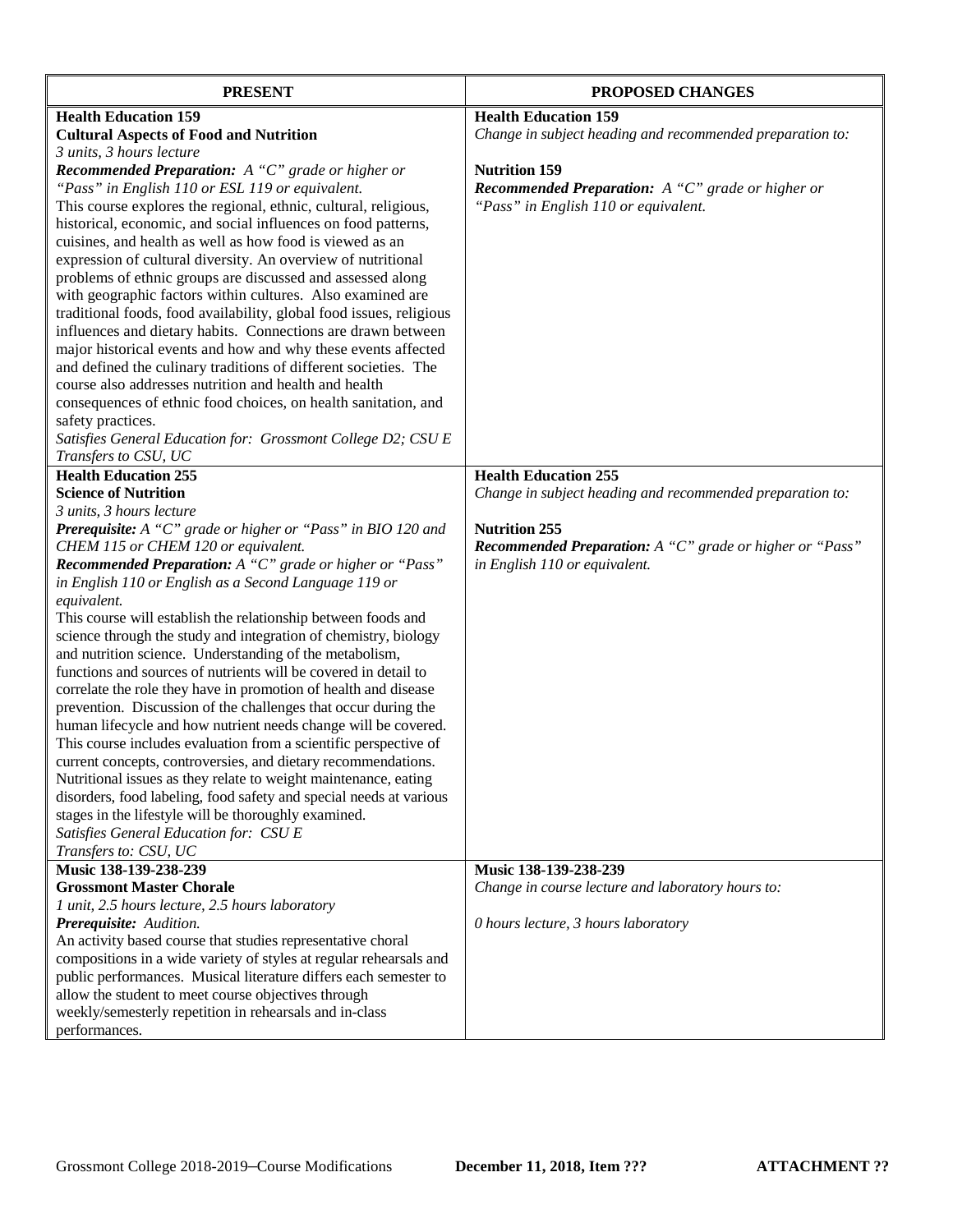| <b>PRESENT</b>                                                                                                                 | <b>PROPOSED CHANGES</b>                           |
|--------------------------------------------------------------------------------------------------------------------------------|---------------------------------------------------|
| Music 140-141-240-241                                                                                                          | Music 140-141-240-241                             |
| <b>String Orchestra</b>                                                                                                        | Change in course lecture and laboratory hours to: |
| 1 unit, 2.5 hours lecture, 2.5 hours laboratory                                                                                |                                                   |
| Prerequisite: Audition                                                                                                         | 0 hours lecture, 3 hours laboratory               |
| An activity based course that studies representative string                                                                    |                                                   |
| orchestra compositions in a wide variety of styles at regular                                                                  |                                                   |
| rehearsals and public performances. Musical literature differs                                                                 |                                                   |
| each semester to allow the student to meet course objectives                                                                   |                                                   |
| through weekly/semesterly repetition in rehearsals and in-class                                                                |                                                   |
| performances.                                                                                                                  |                                                   |
| Music 148-149-248-249                                                                                                          | Music 148-149-248-249                             |
| <b>Classical Guitar Ensemble</b>                                                                                               | Change in course lecture and laboratory hours to: |
| 1 unit, 2.5 hours lecture, 2.5 hours laboratory                                                                                |                                                   |
| Prerequisite: Audition.                                                                                                        | 0 hours lecture, 3 hours laboratory               |
| An activity based course that studies representative guitar                                                                    |                                                   |
| compositions in a wide variety of styles at regular rehearsals and                                                             |                                                   |
| public performances. Musical literature differs each semester to                                                               |                                                   |
| allow the student to meet course objectives through                                                                            |                                                   |
| weekly/semesterly repetition in rehearsals and in-class                                                                        |                                                   |
| performances.                                                                                                                  |                                                   |
| Music 150-151-250-251                                                                                                          | Music 150-151-250-251                             |
| <b>Grossmont Symphony Orchestra</b>                                                                                            | Change in course lecture and laboratory hours to: |
| 1 unit, 2.5 hours lecture, 2.5 hours laboratory                                                                                |                                                   |
| Prerequisite: Audition.                                                                                                        | 0 hours lecture, 3 hours laboratory               |
| An activity based course that studies representative orchestral                                                                |                                                   |
| compositions in a wide variety of styles at regular rehearsals and                                                             |                                                   |
| public performances. Musical literature differs each semester to                                                               |                                                   |
| allow the student to meet course objectives through                                                                            |                                                   |
| weekly/semesterly repetition in rehearsals and in-class                                                                        |                                                   |
| performances.                                                                                                                  |                                                   |
| Music 152-153-252-253                                                                                                          | Music 152-153-252-253                             |
| <b>Concert Band</b>                                                                                                            | Change in course lecture and laboratory hours to: |
| 1 unit, 2.5 hours lecture, 2.5 hours laboratory                                                                                |                                                   |
| Prerequisite: Audition.                                                                                                        | 0 hours lecture, 3 hours laboratory               |
| An activity based course that studies representative concert band                                                              |                                                   |
| ensemble compositions in a wide variety of styles at regular                                                                   |                                                   |
| rehearsals and public performances. Musical literature differs<br>each semester to allow the student to meet course objectives |                                                   |
| through weekly/semesterly repetition in rehearsals and in-class                                                                |                                                   |
| performances.                                                                                                                  |                                                   |
| Music 154-155-254-255                                                                                                          | Music 154-155-254-255                             |
| <b>Afro-Cuban Ensemble</b>                                                                                                     | Change in course lecture and laboratory hours to: |
| 1 unit, 2.5 hours lecture, 2.5 hours laboratory                                                                                |                                                   |
| Prerequisite: Audition.                                                                                                        | 0 hours lecture, 3 hours laboratory               |
| An activity based course that studies representative Afro-Cuban                                                                |                                                   |
| compositions in a wide variety of styles at regular rehearsals and                                                             |                                                   |
| public performances. Though the musical literature differs each                                                                |                                                   |
| semester, the students meet course objectives through                                                                          |                                                   |
| weekly/semesterly repetition in rehearsals and in-class                                                                        |                                                   |
| performances.                                                                                                                  |                                                   |
|                                                                                                                                |                                                   |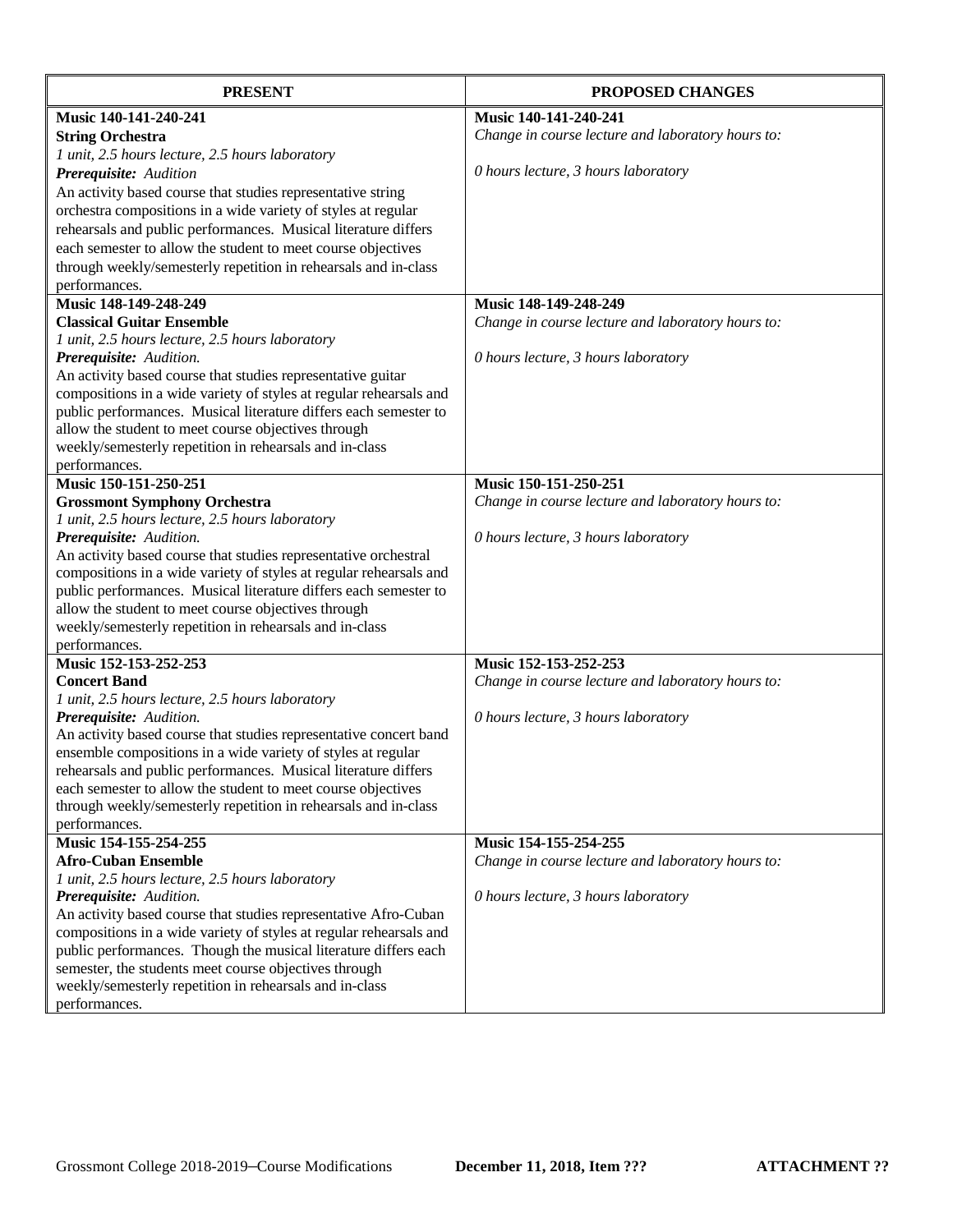| <b>PRESENT</b>                                                                                                                    | PROPOSED CHANGES                                                                                                                   |
|-----------------------------------------------------------------------------------------------------------------------------------|------------------------------------------------------------------------------------------------------------------------------------|
| Music 156-157-256-257                                                                                                             | Music 156-157-256-257                                                                                                              |
| <b>Jazz Ensemble</b>                                                                                                              | Change in course lecture and laboratory hours to:                                                                                  |
| 1 unit, 2.5 hours lecture, 2.5 hours laboratory                                                                                   |                                                                                                                                    |
| Prerequisite: Audition.                                                                                                           | 0 hours lecture, 3 hours laboratory                                                                                                |
| An activity based course that studies representative jazz                                                                         |                                                                                                                                    |
| compositions in a wide variety of styles at regular rehearsals and                                                                |                                                                                                                                    |
| public performances. Though the musical literature differs each                                                                   |                                                                                                                                    |
| semester, the students meet course objectives through                                                                             |                                                                                                                                    |
| weekly/semesterly repetition in rehearsals and in-class                                                                           |                                                                                                                                    |
| performances.                                                                                                                     |                                                                                                                                    |
| Music 164-165-264-265                                                                                                             | Music 164-165-264-265                                                                                                              |
| <b>Musical Theatre Orchestra</b>                                                                                                  | Change in course lecture and laboratory hours to:                                                                                  |
| 1 unit, 2.5 hours lecture, 2.5 hours laboratory                                                                                   |                                                                                                                                    |
| Prerequisite: Audition.                                                                                                           | 0 hours lecture, 3 hours laboratory                                                                                                |
| A course emphasizing the performance of a variety of orchestral                                                                   |                                                                                                                                    |
| music ranging from Broadway musicals, semi-classical, classical,                                                                  |                                                                                                                                    |
| contemporary music and orchestral jazz standards.                                                                                 |                                                                                                                                    |
| Music 166-167-266-267                                                                                                             | Music 166-167-266-267                                                                                                              |
| <b>Jazz Vocal Ensemble</b>                                                                                                        | Change in course lecture and laboratory hours to:                                                                                  |
| 1 unit, 2.5 hours lecture, 2.5 hours laboratory                                                                                   |                                                                                                                                    |
| Prerequisite: Audition.                                                                                                           | 0 hours lecture, 3 hours laboratory                                                                                                |
| An activity based course that studies representative compositions                                                                 |                                                                                                                                    |
| for vocal jazz ensemble in a wide variety of styles at regular                                                                    |                                                                                                                                    |
| rehearsals and public performances. Though the musical                                                                            |                                                                                                                                    |
| literature differs each semester the student meets course                                                                         |                                                                                                                                    |
| objectives through weekly/semesterly repetition in rehearsals and                                                                 |                                                                                                                                    |
| in-class performances.                                                                                                            |                                                                                                                                    |
| <b>Nursing 118</b>                                                                                                                | <b>Nursing 118</b>                                                                                                                 |
| <b>Nursing Pharmacology I</b>                                                                                                     | Change in course title, course units, lecture hours, prerequisite                                                                  |
| 1 unit, 1 hour lecture                                                                                                            | and course description to:                                                                                                         |
| Corequisite: NURS 120 or equivalent.                                                                                              |                                                                                                                                    |
| This course is designed to familiarize nursing students with the                                                                  | <b>Nursing Pharmacology</b>                                                                                                        |
| knowledge needed for safe administration of medications in the                                                                    | 2 units, 2 hours lecture                                                                                                           |
| clinical setting. Students will be introduced to basic                                                                            | Prerequisite: Admission to the Registered Nursing Program                                                                          |
| pharmacological concepts, including pharmacotherapeutics,                                                                         | This course is designed to familiarize nursing students with the                                                                   |
| pharmacodynamics, and pharmacokinetics. Special                                                                                   | knowledge needed for safe administration of medications in the                                                                     |
| consideration for the nursing role in administering drugs such as                                                                 | clinical setting. Students will be introduced to basic<br>pharmacological concepts, including pharmacotherapeutics,                |
| those affecting blood coagulation, gastrointestinal motility, blood                                                               |                                                                                                                                    |
| glucose, and blood pressure will be presented. As the students<br>utilize the nursing process, emphasis will be placed on safety, | pharmacodynamics, and pharmacokinetics. Special                                                                                    |
|                                                                                                                                   | consideration for the nursing role in administering drugs from a                                                                   |
| critical thinking, pharmacologic principles related to aging,                                                                     | variety of major drug classifications will be presented. As                                                                        |
| patient education and effective communication across the                                                                          | students utilize the nursing process, emphasis will be placed on                                                                   |
| healthcare continuum. This is a required course for the Nursing                                                                   | safety, critical thinking, pharmacologic principles related to<br>aging, patient education, and effective communication across the |
| Program.                                                                                                                          | healthcare continuum. This is a required course for the Nursing                                                                    |
|                                                                                                                                   | Program.                                                                                                                           |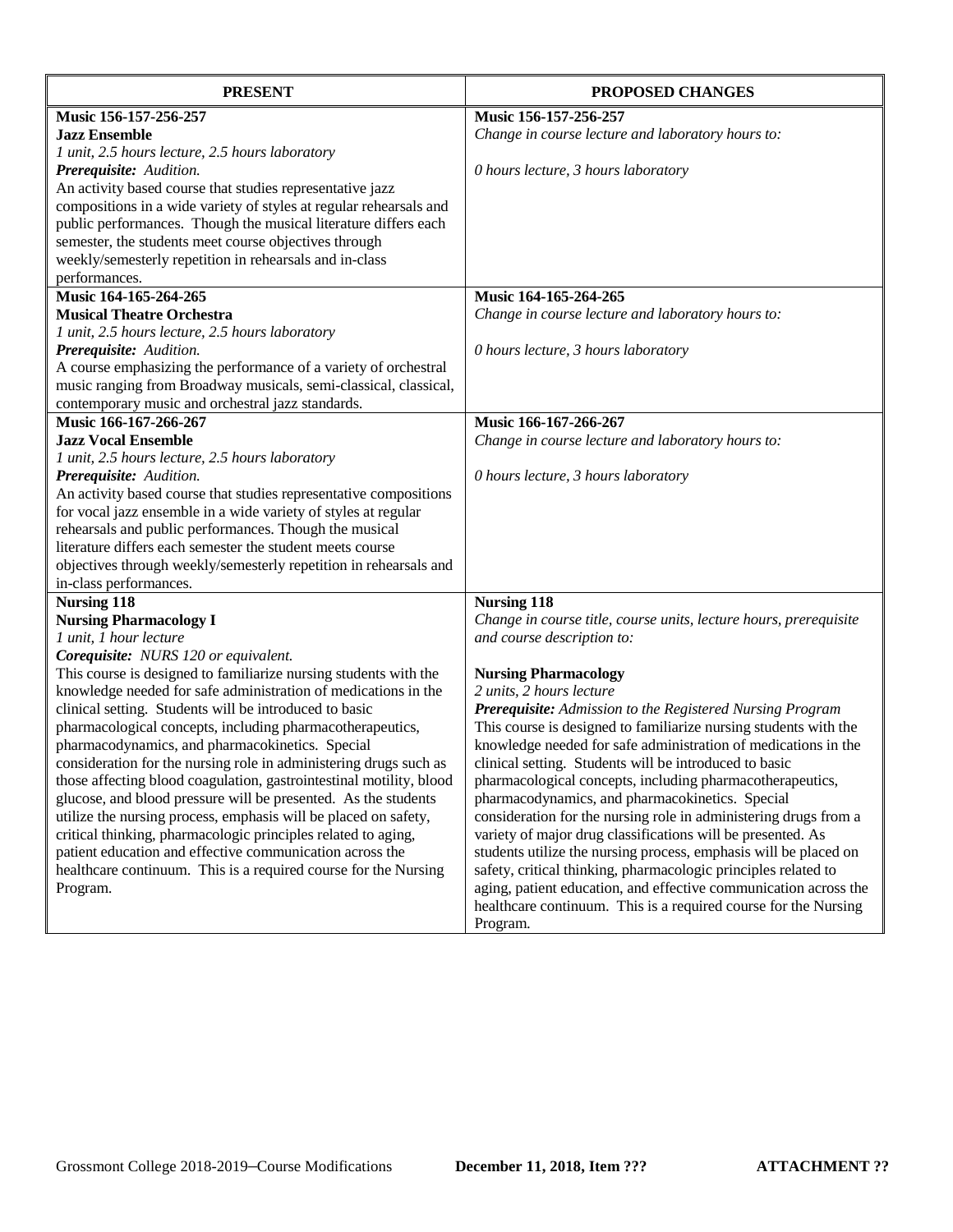| <b>PRESENT</b>                                                                                                                | PROPOSED CHANGES                                                                                                             |
|-------------------------------------------------------------------------------------------------------------------------------|------------------------------------------------------------------------------------------------------------------------------|
| <b>Nursing 120</b>                                                                                                            | <b>Nursing 120</b>                                                                                                           |
| <b>Introduction to Nursing: Theory and Practice</b>                                                                           | Change in course title and course description to:                                                                            |
| 8 units, 3.5 hours lecture, 13.5 hours laboratory                                                                             |                                                                                                                              |
| Prerequisite: Admission to the Registered Nursing Programs.                                                                   | <b>Fundamentals of Nursing</b>                                                                                               |
| Corequisite: NURS 118 or equivalent.                                                                                          | Nursing 120 is the introductory nursing course. The focus is on                                                              |
| Nursing 120 is the introductory nursing course. The focus is on                                                               | the development of technical skills and related theory as a basis                                                            |
| the development of technical skills and related theory as a basis                                                             | for further nursing coursework. Nursing theory addresses                                                                     |
| for further nursing coursework. Nursing theory addresses                                                                      | assessment of persons and their environment in determining their                                                             |
| assessment of persons and their environment in determining their                                                              | state of health. The focus is on adult patients throughout the                                                               |
| state of health. The focus is on adult patients throughout the                                                                | lifespan. Nursing care planning is introduced. Course content                                                                |
| lifespan. Nursing care planning is introduced. Course content                                                                 | includes: the normal aging process, communication skills,                                                                    |
| includes the normal aging process, communication skills, basic                                                                | physical assessment, and the nursing process. Scientific                                                                     |
| physical assessment and the nursing process. Scientific principles                                                            | principles are used to support the nursing diagnosis. The nursing                                                            |
| are used to support the nursing diagnosis. Concurrent clinical                                                                | care of patients with disorders such as stroke, hypertension, heart                                                          |
| experience is in acute settings. This is a required course for the                                                            | failure, and COPD will be introduced. Concurrent clinical                                                                    |
| Nursing Program.                                                                                                              | experience is in acute settings. This is a required course for the                                                           |
|                                                                                                                               | Nursing Program.                                                                                                             |
| <b>Nursing 130</b>                                                                                                            | <b>Nursing 130</b>                                                                                                           |
| <b>Perioperative Nursing</b>                                                                                                  | Change in course title, prerequisite, and course description to:                                                             |
| 5 units, 3 hours lecture, 6 hours laboratory                                                                                  |                                                                                                                              |
| Prerequisite: Admission to the Registered Nursing Programs.                                                                   | <b>Medical-Surgical Nursing I</b>                                                                                            |
| This course focuses on the biological, psychological, social,                                                                 | Prerequisite: Admission to the Registered Nursing Program at                                                                 |
| cultural and spiritual changes patients and their families                                                                    | the second semester level or equivalent.                                                                                     |
| experience before, during and after surgery. This course builds                                                               | This course focuses on the biological, psychological, social,                                                                |
| on previous coursework, utilizing the nursing process,                                                                        | cultural, and spiritual changes patients and their families                                                                  |
| therapeutic communication and critical thinking in meeting the                                                                | experience from diagnosis through treatment of acute and chronic                                                             |
| surgical health care needs of adult individuals and families across                                                           | medical conditions. This course builds on previous coursework,                                                               |
| the healthcare continuum. The focus is on adult patients                                                                      | utilizing the nursing process, therapeutic communication, and                                                                |
| throughout the lifespan. Emphasis is placed on genitourinary,<br>orthopedic and gastrointestinal disorders requiring surgery. | critical thinking in meeting the health care needs of adult<br>individuals and families across the healthcare continuum. The |
| Concepts of evidence-based practice will be integrated                                                                        | focus is on adult patients throughout the lifespan. Emphasis is                                                              |
| throughout the course. Concurrent clinical experience in acute                                                                | placed on genitourinary, orthopedic, neurologic, and                                                                         |
| care settings, the operating room and post-anesthesia care units                                                              | gastrointestinal disorders requiring surgery. Concepts of                                                                    |
| are designed to reinforce concepts learned and practiced during                                                               | evidence-based practice will be integrated throughout the course.                                                            |
| the course. This is a required course for the Nursing Program.                                                                | Concurrent clinical experience in acute care settings, the                                                                   |
|                                                                                                                               | operating room, and post-anesthesia care units are designed to                                                               |
|                                                                                                                               | reinforce concepts learned and practiced during the course. This                                                             |
|                                                                                                                               | is a required course for the Nursing Program.                                                                                |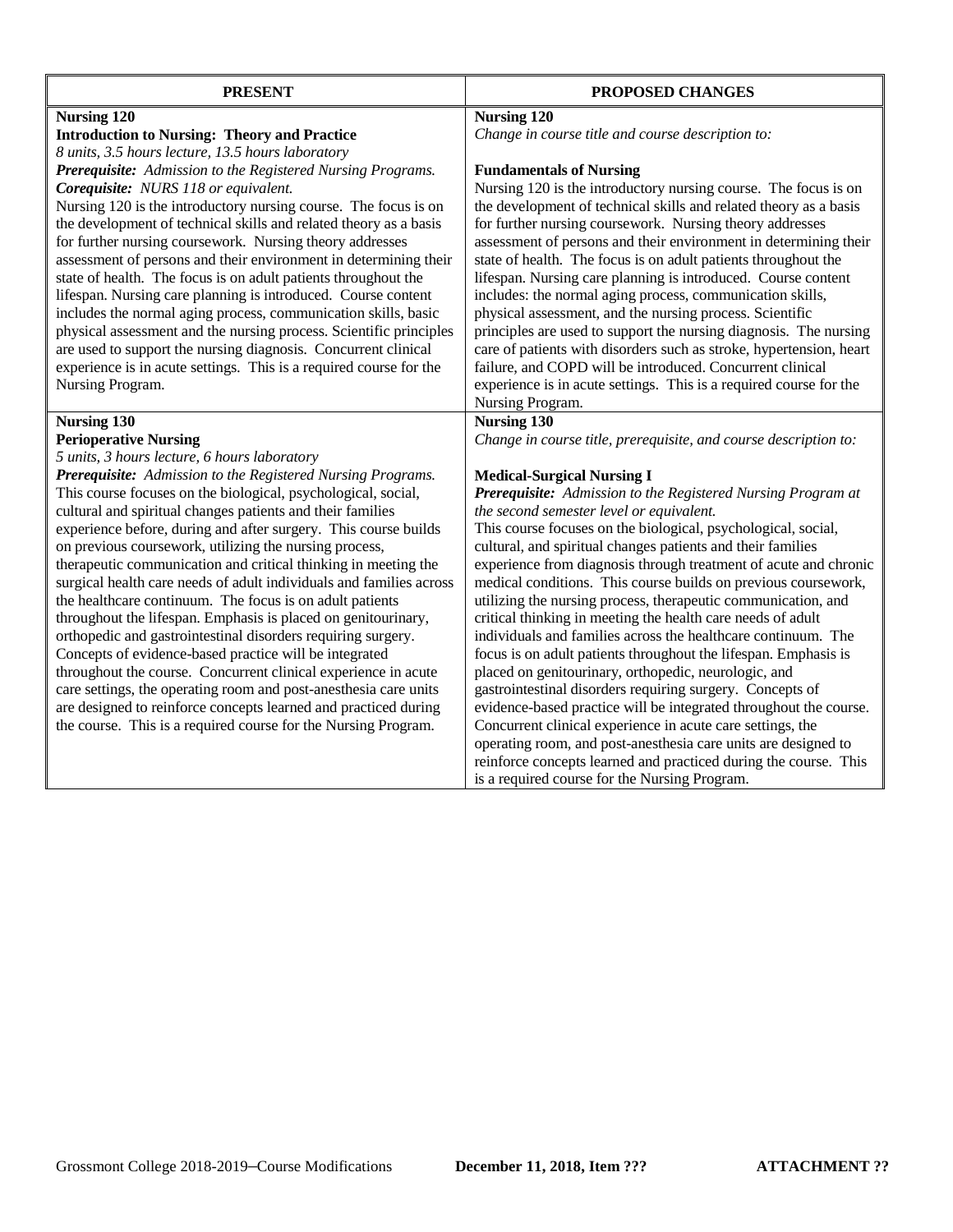| <b>PRESENT</b>                                                                                                    | <b>PROPOSED CHANGES</b>                                                                                  |
|-------------------------------------------------------------------------------------------------------------------|----------------------------------------------------------------------------------------------------------|
| Nursing 132                                                                                                       | <b>Nursing 132</b>                                                                                       |
| <b>Maternal/Newborn and Child Health Nursing</b>                                                                  | Change in course title to                                                                                |
| 5 units, 3 hours lecture, 6 hours laboratory                                                                      |                                                                                                          |
| <b>Prerequisite:</b> A "C" grade or higher in Nursing 120 or                                                      | <b>Obstetric and Pediatric Nursing</b>                                                                   |
| equivalent.                                                                                                       |                                                                                                          |
| Building on the knowledge and skill of Nursing 120, the student                                                   |                                                                                                          |
| learns about nursing care of obstetric and pediatric patient                                                      |                                                                                                          |
| populations. Obstetric nursing addresses the physiologic and                                                      |                                                                                                          |
| psychosocial changes women and their families experience                                                          |                                                                                                          |
| during pre-conception, pregnancy, birth, and postpartum, as well                                                  |                                                                                                          |
| as the impact of the childbearing cycle on the family, population                                                 |                                                                                                          |
| health, and outcomes. Pediatric nursing addresses the nursing                                                     |                                                                                                          |
| management of children with alternations in health, many of                                                       |                                                                                                          |
| which result in chronic illnesses. Environmental factors such as                                                  |                                                                                                          |
| physical, psychological, social, spiritual and cultural elements are                                              |                                                                                                          |
| discussed in the way they impact the pediatric and obstetric                                                      |                                                                                                          |
| patients and their families. Refinement of critical thinking skills,                                              |                                                                                                          |
| clinical decision-making, and a focus on growth and                                                               |                                                                                                          |
| development are emphasized. Concurrent clinical experience is                                                     |                                                                                                          |
| in acute and ambulatory care settings. This is a required course                                                  |                                                                                                          |
| for the Nursing Program.                                                                                          |                                                                                                          |
| <b>Nursing 135</b>                                                                                                | <b>Nursing 135</b>                                                                                       |
| <b>Maternal/Newborn Nursing Single Subject</b>                                                                    | Change in course title and course description to:                                                        |
| 2.5 units, 1.5 hours lecture, 3 hours laboratory<br>This course is designed for students who have been identified |                                                                                                          |
| by the California Board of Registered Nursing as needing a                                                        | <b>Obstetric Nursing Single Subject</b><br>This course is designed for students who have been identified |
| Maternal/Newborn course in the United States in order to                                                          | by the California Board of Registered Nursing as needing an                                              |
| obtain their California RN license. The students must have                                                        | obstetric course in the United States in order to obtain their                                           |
| completed their nursing education obtaining a minimum of a                                                        | California RN license. The students must have completed their                                            |
| Bachelor's Degree in Nursing outside of the United States, with                                                   | nursing education obtaining a minimum of a Bachelor's Degree                                             |
| subsequent RN licensure in the same country. Building on the                                                      | in Nursing outside of the United States, with subsequent RN                                              |
| knowledge and skills of Nursing Fundamentals, the student                                                         | licensure in the same country. Building on the knowledge and                                             |
| learns about nursing care of obstetric patient populations.                                                       | skills of nursing fundamentals, the student learns about nursing                                         |
| Obstetric nursing addresses the physiologic and psychosocial                                                      | care of obstetric patient populations. Obstetric nursing                                                 |
| changes women and their families experience during pre-                                                           | addresses the physiologic and psychosocial changes women and                                             |
| conception, pregnancy, birth, and postpartum, as well as the                                                      | their families experience during pre-conception, pregnancy,                                              |
| impact of the childbearing cycle on the family, population                                                        | birth, and postpartum, as well as the impact of the childbearing                                         |
| health, and outcomes. Environmental factors such as physical,                                                     | cycle on the family, population health, and outcomes.                                                    |
| psychological, social, spiritual and cultural elements are                                                        | Environmental factors such as physical, psychological, social,                                           |
| discussed in the way they impact the obstetric patients and their                                                 | spiritual and cultural elements are discussed in the way they                                            |
| families. Refinement of critical thinking skills, clinical                                                        | impact the obstetric patients and their families. Refinement of                                          |
| decision-making, and a focus on growth and development are                                                        | critical thinking skills, clinical decision-making, and a focus on                                       |
| emphasized. Concurrent clinical experience is in acute and                                                        | growth and development are emphasized. Concurrent clinical                                               |
| ambulatory care settings.                                                                                         | experience is in acute and ambulatory care settings.                                                     |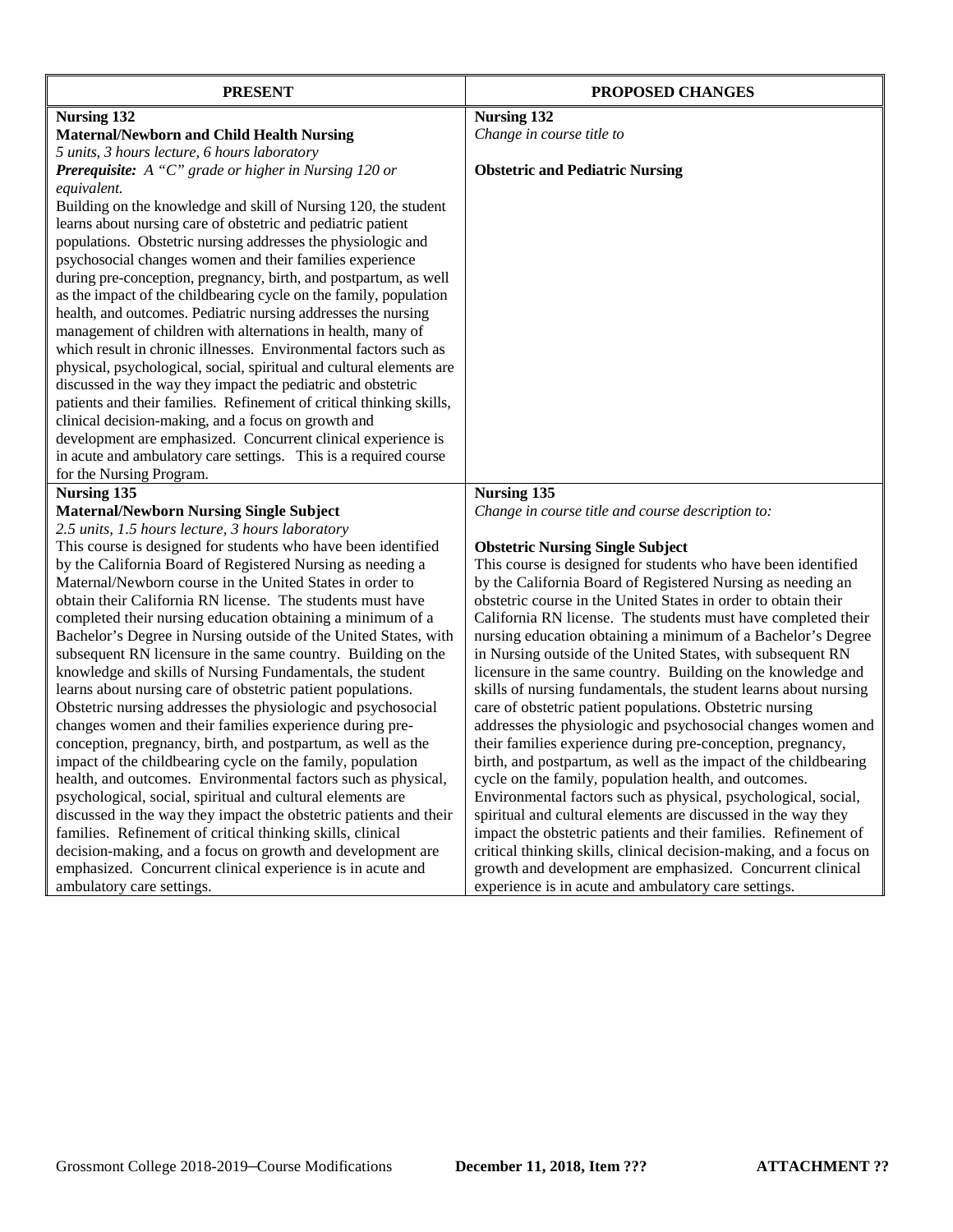| <b>PRESENT</b>                                                                                                                                                                                                                                                                                                                                                                                                                                                                                                                                                                                                                                                                                                                                                                                                                                                                                                                                                                                                                                                                                                            | PROPOSED CHANGES                                                                                                                                                                                                                                                                                                                                                                                                                                                                                                                                                                                                                                                                                                                                                                                                                                                                                                                                                                                                                                                                                                 |
|---------------------------------------------------------------------------------------------------------------------------------------------------------------------------------------------------------------------------------------------------------------------------------------------------------------------------------------------------------------------------------------------------------------------------------------------------------------------------------------------------------------------------------------------------------------------------------------------------------------------------------------------------------------------------------------------------------------------------------------------------------------------------------------------------------------------------------------------------------------------------------------------------------------------------------------------------------------------------------------------------------------------------------------------------------------------------------------------------------------------------|------------------------------------------------------------------------------------------------------------------------------------------------------------------------------------------------------------------------------------------------------------------------------------------------------------------------------------------------------------------------------------------------------------------------------------------------------------------------------------------------------------------------------------------------------------------------------------------------------------------------------------------------------------------------------------------------------------------------------------------------------------------------------------------------------------------------------------------------------------------------------------------------------------------------------------------------------------------------------------------------------------------------------------------------------------------------------------------------------------------|
| <b>Nursing 136</b><br><b>Child Health Nursing Single Subject</b>                                                                                                                                                                                                                                                                                                                                                                                                                                                                                                                                                                                                                                                                                                                                                                                                                                                                                                                                                                                                                                                          | <b>Nursing 136</b><br>Change in course title and course description to:                                                                                                                                                                                                                                                                                                                                                                                                                                                                                                                                                                                                                                                                                                                                                                                                                                                                                                                                                                                                                                          |
| 2.5 units, 1.5 hours lecture, 3 hours laboratory<br>This course is designed for students who have been identified<br>by the California Board of Registered Nursing as needing a<br>Child Health course in the United States in order to obtain their<br>California RN license. The students must have completed their<br>nursing education obtaining a minimum of a Bachelor's Degree<br>in Nursing outside of the United States, with subsequent RN<br>licensure in the same country. Building on the knowledge and<br>skills of Nursing Fundamentals, the student learns about<br>nursing care of pediatric patient populations. Pediatric nursing<br>addresses the nursing management of children with alternations<br>in health, many of which result in chronic illnesses.<br>Environmental factors such as physical, psychological, social,<br>spiritual and cultural elements are discussed in the way they<br>impact the pediatric patients and their families. Refinement of<br>critical thinking skills, clinical decision-making, and a focus on<br>growth and development are emphasized. Concurrent clinical | <b>Pediatric Nursing Single Subject</b><br>This course is designed for students who have been identified<br>by the California Board of Registered Nursing as needing a<br>pediatric course in the United States in order to obtain their<br>California RN license. The students must have completed their<br>nursing education obtaining a minimum of a Bachelor's Degree<br>in Nursing outside of the United States, with subsequent RN<br>licensure in the same country. Building on the knowledge and<br>skills of nursing fundamentals, the student learns about nursing<br>care of pediatric patient populations. Pediatric nursing<br>addresses the nursing management of children with alternations<br>in health, many of which result in chronic illnesses.<br>Environmental factors such as physical, psychological, social,<br>spiritual, and cultural elements are discussed in the way they<br>impact the pediatric patients and their families. Refinement of<br>critical thinking skills, clinical decision-making, and a focus on                                                                 |
| experience is in acute and ambulatory care settings.                                                                                                                                                                                                                                                                                                                                                                                                                                                                                                                                                                                                                                                                                                                                                                                                                                                                                                                                                                                                                                                                      | growth and development are emphasized. Concurrent clinical                                                                                                                                                                                                                                                                                                                                                                                                                                                                                                                                                                                                                                                                                                                                                                                                                                                                                                                                                                                                                                                       |
| <b>Nursing 220</b><br><b>Nursing Management in Nutritional-Metabolic Disorders</b><br>5 units, 3 hours lecture, 6 hours laboratory<br>Prerequisite: A "C" grade or higher in Nursing 130 and 132 or<br>Nursing 210 or equivalent.<br>This course addresses patient focused nursing care of<br>individuals with alterations in body organ systems to include<br>endocrine, renal, hepatobiliary, and immune diseases or<br>disorders. The focus is on adult patients throughout the<br>lifespan. The nurse considers the unique characteristics and<br>abilities of the person, including the impact of the environment<br>on the state of health and illness in the context of acute and<br>chronic disorders, with a focus on the effects of aging on organ<br>function. Concurrent clinical experience is in acute settings.<br>This is a required course for the Nursing Program.<br>Nursing 222                                                                                                                                                                                                                       | experience is in acute and ambulatory care settings.<br><b>Nursing 220</b><br>Change in course title and course description to:<br><b>Medical-Surgical Nursing II</b><br>This course addresses patient focused nursing care of<br>individuals with alterations in body organ systems to include<br>endocrine, neurologic, renal, hepatobiliary, and immune<br>diseases or disorders. The care of patients with cancer will also<br>be addressed. The focus is on adult patients throughout the<br>lifespan. The nurse considers the unique characteristics and<br>abilities of the person, including the impact of the environment<br>on the state of health and illness in the context of acute and<br>chronic disorders, with a focus on the effects of aging on organ<br>function. Concurrent clinical experience is in acute settings.<br>This is a required course for the Nursing Program.<br><b>Nursing 222</b>                                                                                                                                                                                           |
| <b>Neurologic and Psychiatric Nursing</b><br>5 units, 3 hours lecture, 6 hours laboratory<br>Prerequisite: A "C" grade or higher in Nursing 130 and 132 or<br>Nursing 210 or equivalent.<br>This course focuses on the nursing management of patients who<br>have neurological illnesses and psychosocial and behavioral<br>disorders. The focus is on nursing considerations regarding<br>environmental factors such as physical, psychological, social,<br>spiritual and cultural elements and the way they impact both<br>hospitalized patients and those in the outpatient setting<br>throughout the lifespan. Concurrent clinical experiences are in<br>acute and outpatient settings, and day treatment centers. This is a<br>required course for the Nursing Program.                                                                                                                                                                                                                                                                                                                                              | <b>Psychiatric and Community Health Nursing</b><br>This course focuses on the nursing management of patients who<br>have psychosocial and behavioral disorders. This course will<br>also explore the role of the nurse caring for individuals, families,<br>communities, and populations, with an emphasis on designing,<br>implementing, and evaluating population-based interventions to<br>promote health. Emphasis is placed on health promotion and<br>prevention of population-based health problems. Consideration is<br>given to populations experiencing chronic health problems being<br>cared for in the home and community. The focus is on nursing<br>considerations regarding environmental factors such as physical,<br>psychological, social, spiritual, and cultural elements and the way<br>they impact hospitalized patients as well as those in outpatient<br>and community settings throughout the lifespan. Concurrent<br>clinical experiences are in acute, outpatient, and community<br>settings, including day treatment centers. This is a required<br>course for the Nursing Program. |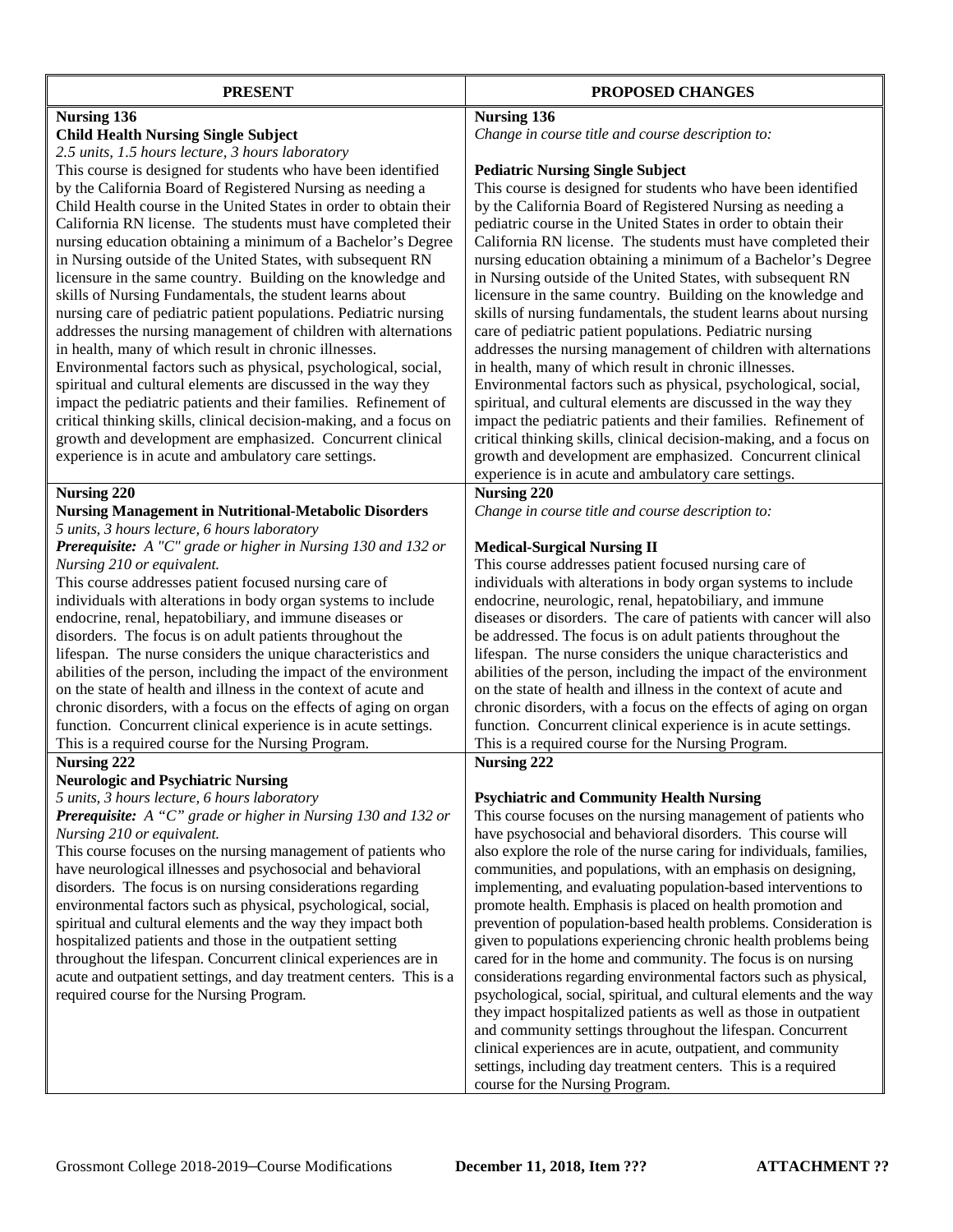| <b>PRESENT</b>                                                                                                                           | PROPOSED CHANGES                                                   |
|------------------------------------------------------------------------------------------------------------------------------------------|--------------------------------------------------------------------|
| <b>Nursing 230</b>                                                                                                                       | <b>Nursing 230</b>                                                 |
| <b>Nursing Management in Cardio-Pulmonary and Circulatory</b>                                                                            | Change in course title, units, lecture hours, laboratory hours and |
| <b>Disorders</b>                                                                                                                         | course description to:                                             |
| 6 units, 2.5 hours lecture, 10.5 hours laboratory                                                                                        |                                                                    |
| Prerequisite: A "C" grade or higher in Nursing 220 and 222 or                                                                            | <b>Medical Surgical Nursing III</b>                                |
| equivalent.                                                                                                                              | 8 units, 3.5 hours lecture, 14 hours laboratory                    |
| This course focuses on the nursing theory and nursing                                                                                    | This course focuses on the nursing theory and nursing              |
| management of adult patients across the lifespan with acute                                                                              | management of adult patients across the lifespan with multi-       |
| cardio-pulmonary and circulatory disorders, which are more                                                                               | system alterations in health, which are more complex than those    |
| complex than those studied previously. There is a strong                                                                                 | studied previously. There is an emphasis on diseases and           |
| emphasis on the application of critical thinking and clinical                                                                            | disorders in the cardiac, pulmonary, vascular, and neurologic      |
| decision making in high acuity settings. The course also offers                                                                          | systems. There is a strong emphasis on the application of          |
| a campus laboratory designed to teach the students technical                                                                             | critical thinking and clinical decision-making in high acuity      |
| skills necessary to manage complex cardio-pulmonary patients.                                                                            | settings. The course also offers a campus laboratory designed      |
| Tracheostomy care, ventilator management, hemodynamic                                                                                    | to teach the students technical skills necessary to manage high    |
| monitoring, ECG interpretation, and other complex skills are                                                                             | acuity patients. Advanced airway management, ventilator            |
| presented. Concurrent clinical experience is in acute care and                                                                           | management, hemodynamic monitoring, ECG interpretation,            |
| critical care settings. This is a required course for the Nursing                                                                        | advanced neuro assessment, and other complex skills are            |
| Program.                                                                                                                                 | presented. Concurrent clinical experience is in acute care and     |
|                                                                                                                                          | critical care settings. Concepts related to current issues in      |
|                                                                                                                                          | nursing as well as those related to the role transition from       |
|                                                                                                                                          | student to new graduate will also be integrated throughout the     |
|                                                                                                                                          | course. This is a required course for the Nursing Program.         |
| Philosophy 110                                                                                                                           | Philosophy 110                                                     |
| <b>A General Introduction to Philosophy</b>                                                                                              | Review and update course outline based on Title 5 standards.       |
| 3 units, 3 hours lecture                                                                                                                 |                                                                    |
| Students in this course explore fundamental philosophical issues                                                                         |                                                                    |
| by investigating theories and problems about the nature of reality,                                                                      |                                                                    |
| human knowledge, and values. Familiar and unfamiliar views                                                                               |                                                                    |
| are examined, which exhibit various philosophic methodologies,                                                                           |                                                                    |
| and such views are related to our actions and experiences.                                                                               |                                                                    |
| Students will have the opportunity to assess their own views in                                                                          |                                                                    |
| light of the answers provided by philosophers, past and present.                                                                         |                                                                    |
| Philosophy 111<br><b>Philosophy and Popular Culture</b>                                                                                  | Philosophy 111                                                     |
| 3 units, 3 hours lecture                                                                                                                 | Review and update course outline based on Title 5 standards.       |
| Philosophy and Popular Culture is designed to render relevant the                                                                        |                                                                    |
|                                                                                                                                          |                                                                    |
| insights, theories and conclusions of philosophers through the<br>ages to the 21 <sup>st</sup> Century American thinker. In contemporary |                                                                    |
| times, people find themselves confronted with a unique set of                                                                            |                                                                    |
| dilemmas: moral and political relativism, ethical dilemmas,                                                                              |                                                                    |
| gender issues, consumerism, economic inequalities, the rising                                                                            |                                                                    |
| distrust of intellectualism and the dissolution of the American                                                                          |                                                                    |
| Dream. In this course, we investigate how the philosophical                                                                              |                                                                    |
| tradition has evaluated such developments and how philosophical                                                                          |                                                                    |
| thinking of the past can be a valuable tool in the quest to live an                                                                      |                                                                    |
| autonomous and meaningful life amidst these apparently                                                                                   |                                                                    |
| dehumanizing trends.                                                                                                                     |                                                                    |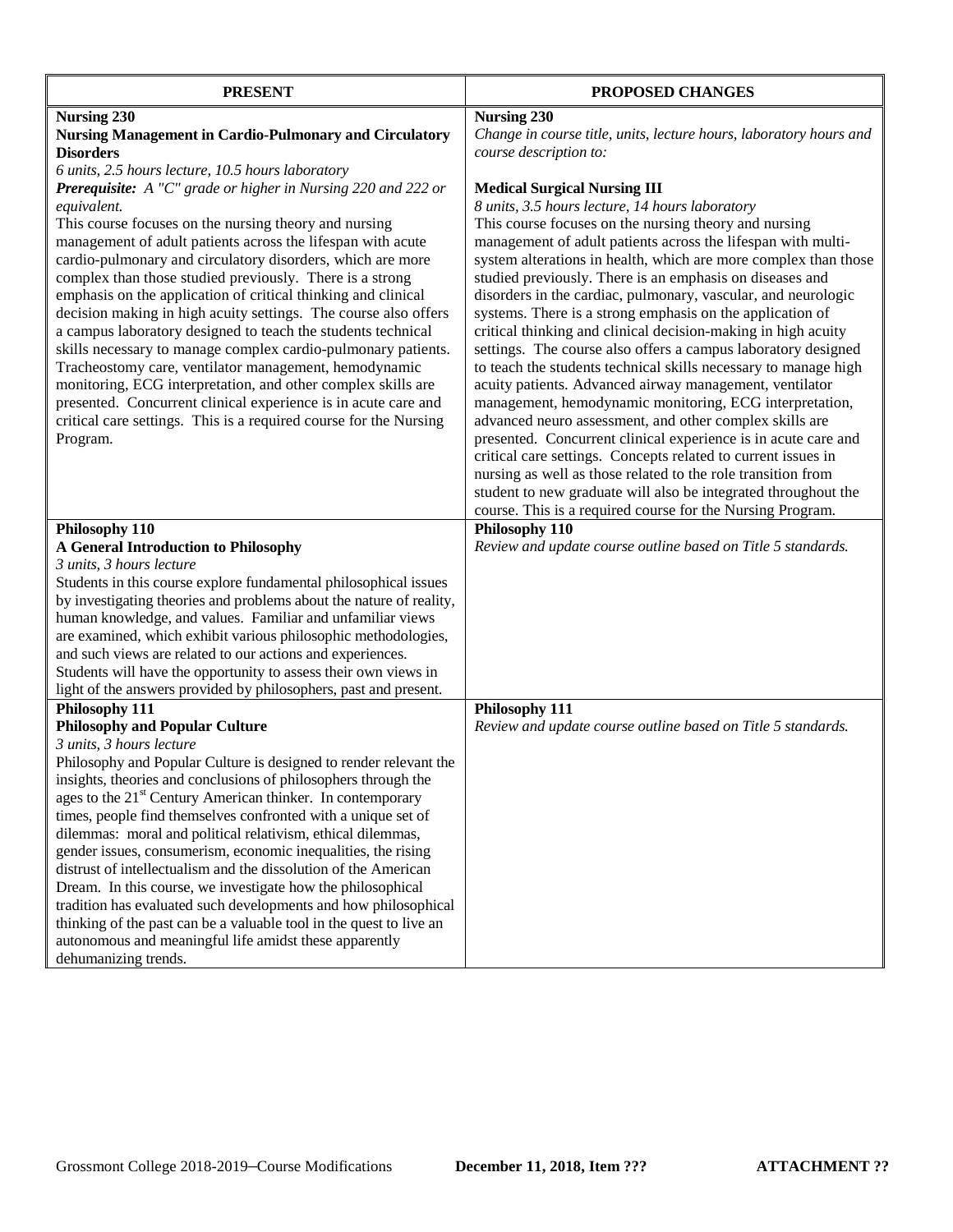| <b>PRESENT</b>                                                                                                                        | PROPOSED CHANGES                                             |
|---------------------------------------------------------------------------------------------------------------------------------------|--------------------------------------------------------------|
| Philosophy 116                                                                                                                        | Philosophy 116                                               |
| <b>The Modern Mind</b>                                                                                                                | Review and update course outline based on Title 5 standards. |
| 3 units, 3 hours lecture                                                                                                              |                                                              |
| The Modern Mind surveys the significant philosophers and                                                                              |                                                              |
| theories beginning with the Renaissance and continuing through                                                                        |                                                              |
| the nineteenth century, from Descartes to Kant. This period of                                                                        |                                                              |
| ideas coincides with the development of the scientific method                                                                         |                                                              |
| and the discovery of the new world. The study presents the                                                                            |                                                              |
| growth of modern ideas and the response to the new world. It                                                                          |                                                              |
| attends to the problem of how humanity, with its system of                                                                            |                                                              |
| values, fits into a world of neutral, indifferent facts.                                                                              |                                                              |
| Philosophy 118                                                                                                                        | Philosophy 118                                               |
| <b>The Contemporary Mind</b>                                                                                                          | Review and update course outline based on Title 5 standards. |
| 3 units, 3 hours lecture<br>Contemporary philosophy is an effort to trace new paths of                                                |                                                              |
| meaning when traditional sources (religion, science, and society)                                                                     |                                                              |
| are questioned. This course is a survey of the major trends in                                                                        |                                                              |
| philosophy in the late $19th$ and $20th$ centuries. It also examines                                                                  |                                                              |
| the recent developments in the early $21st$ century. Three of the                                                                     |                                                              |
| most significant schools of thought are: 1) the analytic                                                                              |                                                              |
| movement of Moore, Russell, and Wittgenstein; 2) the                                                                                  |                                                              |
| existential/phenomenological thought of Nietzsche, Husserl,                                                                           |                                                              |
| Heidegger, and Sartre; and 3) the pragmatic tradition beginning                                                                       |                                                              |
| with Pierce, James and Dewey.                                                                                                         |                                                              |
| Philosophy 125                                                                                                                        | Philosophy 125                                               |
| <b>Critical Thinking</b>                                                                                                              | Review and update course outline based on Title 5 standards. |
| 3 units, 3 hours lecture                                                                                                              |                                                              |
| Students will focus on the development of fundamental critical                                                                        |                                                              |
| reasoning skills and the application of those skills to important                                                                     |                                                              |
| areas of life. The analysis and construction of both inductive and                                                                    |                                                              |
| deductive arguments are emphasized. Students learn how to use                                                                         |                                                              |
| reasoning skills to make sound decisions, evaluate claims and                                                                         |                                                              |
| assertions, and avoid logical errors.<br>Philosophy 140                                                                               | Philosophy 140                                               |
| <b>Problems in Ethics</b>                                                                                                             | Review and update course outline based on Title 5 standards. |
| 3 units, 3 hours lecture                                                                                                              |                                                              |
| This course is an introduction to ethics in theory and in practice.                                                                   |                                                              |
| This study involves the exploration of moral theories and                                                                             |                                                              |
| principles in order to see how they apply to the individual and                                                                       |                                                              |
| society. We will critically examine some of the major schools of                                                                      |                                                              |
| moral thought in Western philosophy, as well as some Eastern                                                                          |                                                              |
| philosophy. These theories will be applied to some of the                                                                             |                                                              |
| primary ethical problems that we face, as individuals and as                                                                          |                                                              |
| societies, and will continue to confront.                                                                                             |                                                              |
| Philosophy 145                                                                                                                        | Philosophy 145                                               |
| <b>Social and Political Philosophy</b>                                                                                                | Review and update course outline based on Title 5 standards. |
| 3 units, 3 hours lecture                                                                                                              |                                                              |
| A philosophical examination into the nature of the relationship                                                                       |                                                              |
| between morality, politics and social justice from a multi-cultural                                                                   |                                                              |
| perspective. Topics may include: the political significance of<br>religion and culture, the concept of natural law, the existence and |                                                              |
| nature of rights, the obligation of citizens to their society; the                                                                    |                                                              |
| nature of a just society; and theories of reward and punishment.                                                                      |                                                              |
| Focus will be on the topics of: justice, equality, liberty, human                                                                     |                                                              |
| rights and the nature and limits of authority.                                                                                        |                                                              |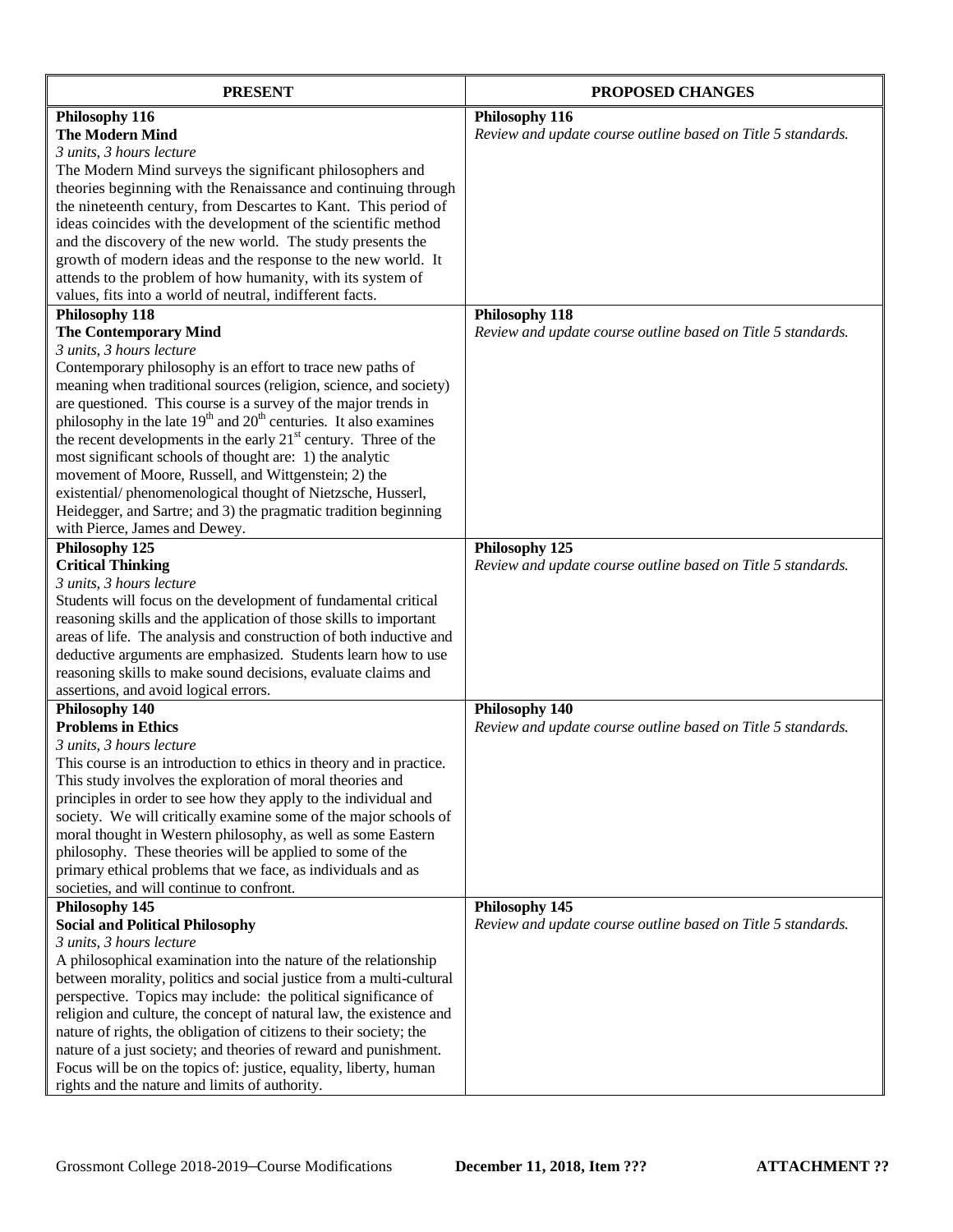| <b>PRESENT</b>                                                                                                                                                                                                                                                                                                                                                                                                                                                                                                                                                                                                                                                                                                                                                                                                                                                                                                                                                                                                                                            | PROPOSED CHANGES                                                                                                                                                                                                                                                                                                                                                                                                                                                                                                                                                                                                                                                                                                                                                                                                                                                                                                                                                                                                                                                                                                                            |
|-----------------------------------------------------------------------------------------------------------------------------------------------------------------------------------------------------------------------------------------------------------------------------------------------------------------------------------------------------------------------------------------------------------------------------------------------------------------------------------------------------------------------------------------------------------------------------------------------------------------------------------------------------------------------------------------------------------------------------------------------------------------------------------------------------------------------------------------------------------------------------------------------------------------------------------------------------------------------------------------------------------------------------------------------------------|---------------------------------------------------------------------------------------------------------------------------------------------------------------------------------------------------------------------------------------------------------------------------------------------------------------------------------------------------------------------------------------------------------------------------------------------------------------------------------------------------------------------------------------------------------------------------------------------------------------------------------------------------------------------------------------------------------------------------------------------------------------------------------------------------------------------------------------------------------------------------------------------------------------------------------------------------------------------------------------------------------------------------------------------------------------------------------------------------------------------------------------------|
| Photography 150<br><b>Introduction to Photography</b><br>3 units, 2 hours lecture, 4 hours laboratory<br>An introductory course that examines the nature of photography<br>and visual literacy through the personal exploration and making<br>of photographic images as well as the critical discourse of<br>photography's role and function in society and culture. The<br>primary focus of the course will be to engage in photographic<br>practice as a means to respond subjectively as well as objectively<br>to the conceptual and aesthetic experiences of the photographic<br>image as a visual document of creative expression and<br>communication. Historical and contemporary photographic<br>works from the contexts of the family album, art photography,<br>commercial/advertising photography, photography and media,<br>and cyberspace will be examined and discussed to further<br>cultivate and refine each student's visual literacy of the<br>photographic image. Appropriate for students without prior<br>photographic experience. | Photography 150<br>Change to the catalog description to<br>Introductory course that examines the nature of photography<br>and visual literacy through the personal exploration and making<br>of photographic images with various image-making devices,<br>and various image-processing approaches, including the use of<br>Adobe Photoshop and an analog (film) darkroom. The primary<br>focus of the course will be to engage in photographic practice<br>as a means to respond subjectively as well as objectively to the<br>conceptual and aesthetic experiences of the photographic image<br>as a visual document of creative expression and<br>communication. Historical and contemporary photographic<br>works from the contexts of the family album, art photography,<br>commercial / advertising photography, photography and media,<br>and cyberspace will be examined and critically discussed to<br>further cultivate and refine each students' visual literacy of the<br>photographic image in society and culture. Any type of lens-<br>based, image-making device including smart phones, digital                             |
| Photography 151<br><b>Personal Photographic Vision</b><br>3 units, 2 hours lecture, 4 hours laboratory<br>This course examines the foundations of photographic seeing,<br>thought and analysis, and the advanced uses of analog and digital<br>photographic materials and processes, including black and white,<br>grayscale and color. Primary focus of the course is the<br>development of a personal photographic vision through the use of<br>photography's aesthetic attributes and a refined sense of technical<br>execution and craft. Appropriate for students with prior exposure<br>to photography and basic photographic experience. Discussion<br>and practice with small and medium format cameras, image<br>exposure methods, basic artificial lighting techniques, image<br>optimization and use of the dynamic tonal range with film<br>processing and digital imaging techniques, and photographic<br>printing practices in both darkroom and digital environments.                                                                      | point-and-shoot cameras, and digital SLRs can be used.<br>Photography 151<br>Change to the catalog description to<br>This course examines the foundations of photographic seeing,<br>thought, and analysis, and the uses of analog (film) and digital<br>photographic materials and processes, including black and<br>white film, digital grayscale, and color (film and digital).<br>Primary focus of the course is the development of a personal<br>photographic vision through the use of photography's aesthetic<br>attributes and a refined sense of technical execution and craft.<br>Appropriate for students with prior exposure to photography<br>and basic photographic experience. Discussion and practice<br>with small and medium format (film) cameras, image exposure<br>methods, basic artificial lighting techniques, image<br>optimization and use of the dynamic tonal range with film<br>processing and digital imaging techniques, and photographic<br>printing practices in both darkroom and digital environments.<br>The Photography Department provides a 35mm film camera for<br>student use during the semester. |
| Photography 152<br><b>Contemporary Photographic Practice</b><br>3 units, 2 hours lecture, 4 hours laboratory<br><b>Prerequisite:</b> A "C" grade or higher or "Pass" in Photography<br>150 or Photography 151 or equivalent.<br>This course explores various advanced analog and digital<br>photographic imaging systems, including medium- and large-<br>format cameras, emerging technologies, and artificial lighting<br>techniques in providing a foundation within the medium.<br>Conceptual, aesthetic and technical principles, theories and<br>strategies will be examined, including the application of one's<br>photographic vision with medium- and large-format cameras,<br>digital capture and/or emerging technology systems, appropriate<br>image exposure, processing and printing applications, as well as<br>artificial lighting techniques on location and in the studio.                                                                                                                                                              | Photography 152<br>Change to the catalog description to<br>This course explores various advanced analog (film) and digital<br>photographic imaging systems, including medium- and large-<br>format cameras, emerging technologies, and artificial lighting<br>techniques in providing a foundation within the medium.<br>Conceptual, aesthetic and technical principles, theories, and<br>strategies will be examined, including the application of one's<br>photographic vision with medium- and large-format cameras,<br>digital capture and/or emerging technology systems,<br>appropriate image exposure, image-processing with Adobe<br>Lightroom and Photoshop, and printing applications, as well as<br>artificial lighting techniques on location and in the studio.                                                                                                                                                                                                                                                                                                                                                                |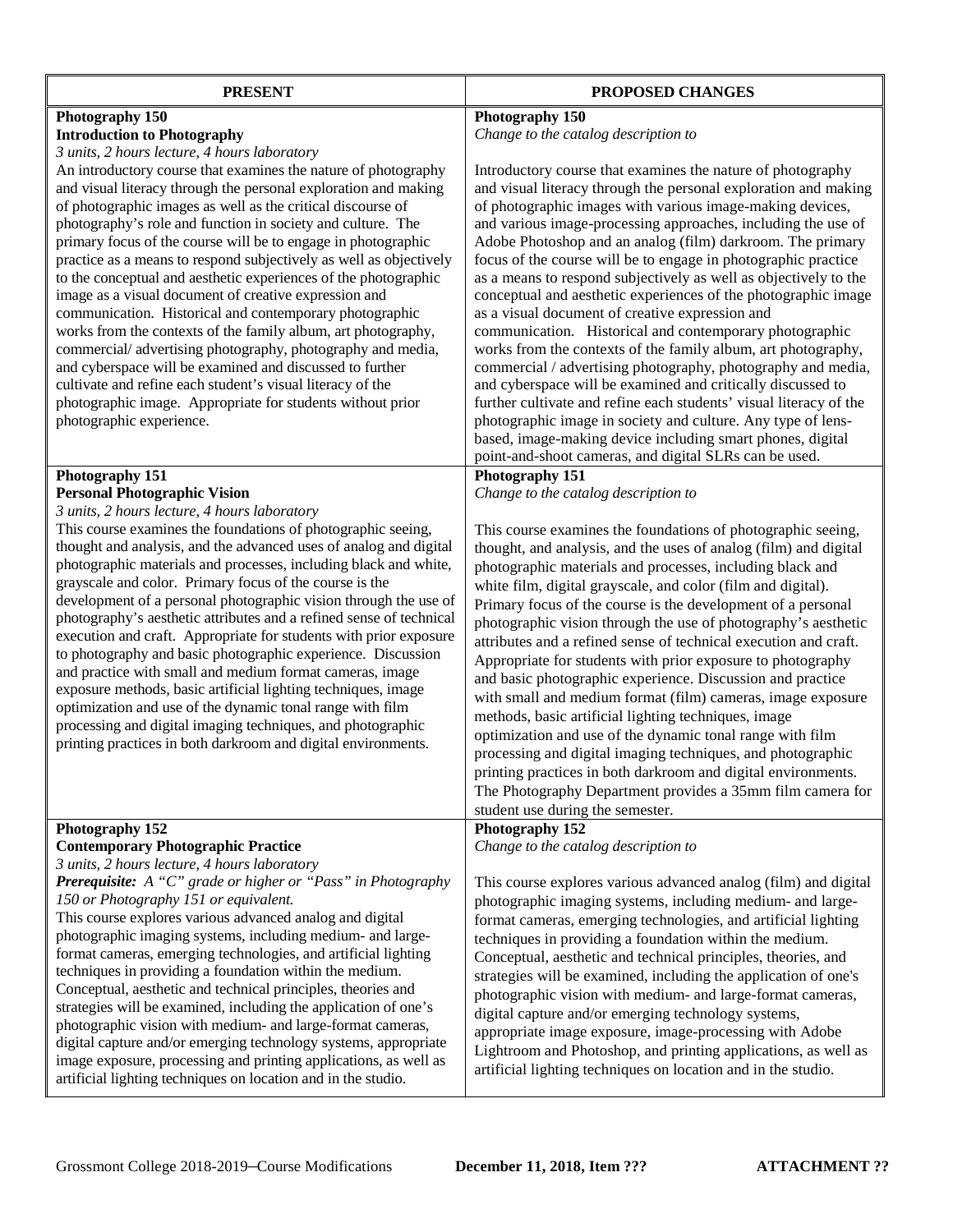| <b>PRESENT</b>                                                           | PROPOSED CHANGES                                             |
|--------------------------------------------------------------------------|--------------------------------------------------------------|
| Photography 154                                                          | Photography 154                                              |
| <b>History of Photography</b>                                            | Change to the catalog description to                         |
| 3 units, 3 hours lecture                                                 |                                                              |
| A survey that examines the role and function of photography and          | Review and update course outline based on Title 5 standards. |
| its cultural history, including its relationship to art, science, social |                                                              |
| sciences, travel, fashion, and mass media. Topics of discussion          |                                                              |
| will focus on the important cultural, aesthetic and technical            |                                                              |
| considerations in photography within the historical and                  |                                                              |
| contemporary contexts of works by photographers from the                 |                                                              |
| United States, Latin America, Europe, Africa, the Middle East            |                                                              |
| and Asia. Such topics will include Looking At and                        |                                                              |
| Understanding Photographs, The Origins and Development of                |                                                              |
| Photography, A New Aesthetic- 19 <sup>th</sup> Century Photography,      |                                                              |
| Photography and Modernity, Lens culture and Mass Media as                |                                                              |
| well as The Globalization of Photography in the Digital Age.             |                                                              |
| Photography 166                                                          | Photography 166                                              |
| <b>Image and Idea</b>                                                    | Review and update course outline based on Title 5 standards. |
| 3 units, 2 hours lecture, 4 hours laboratory                             |                                                              |
| Prerequisite: A "C" grade or higher or "Pass" in                         |                                                              |
| Photography 150 or 151 or equivalent.                                    |                                                              |
| This course is an in-depth exploration of photographic imaging           |                                                              |
| with an emphasis on relating historical and contemporary                 |                                                              |
| conceptual thought, practice and processes while directing the           |                                                              |
| students' energies toward a balance of image and idea. Students          |                                                              |
| will develop a language specific for the communication of                |                                                              |
| meaning within their photographs, pushing the medium beyond              |                                                              |
| its pictorial qualities and engaging it into the service of ideas.       |                                                              |
| Lens- and time-based concepts will challenge students' ongoing           |                                                              |
| work developed in previous classes, as they further examine              |                                                              |
| present day realities, the function of memory, our cultural              |                                                              |
| history, gender identity and the new visceral nature of the              |                                                              |
| medium through contemporary methods, technical strategies, and           |                                                              |
| alternative approaches thus achieving a stronger personal vision.        |                                                              |
| Photography 252                                                          | Photography 252                                              |
| <b>Photographer's Portfolio</b>                                          | Change in prerequisite to                                    |
| 3 units, 2 hours lecture, 4 hours laboratory                             |                                                              |
| Prerequisite: A "C" grade or higher or "Pass" in Photography             | Prerequisite: A "C" grade or higher or "Pass" in Photography |
| 151 or equivalent.                                                       | 152 or equivalent.                                           |
| An advanced course to further the development and refinement             |                                                              |
| of the techniques necessary to support serious photographic              |                                                              |
| communication will be the primary objective of this final course         |                                                              |
| within the major. Skillful control of modern technological               |                                                              |
| options and clear understanding of historical and contemporary           |                                                              |
| issues within the medium will be applied with a high degree of           |                                                              |
| critical analysis in the production and interpretation of the            |                                                              |
| student's photographs. A final portfolio, including a print,             |                                                              |
| portfolio book and/ or website, will be produced describing the          |                                                              |
| depth and scope of the student's interest, craft ability and vision.     |                                                              |
| <b>Political Science 124</b>                                             | <b>Political Science 124</b>                                 |
| <b>Introduction to Comparative Government and Politics</b>               | Review and update course outline based on Title 5 standards. |
| 3 units, 3 hours lecture                                                 |                                                              |
| Students in this course will analyze the political systems of            |                                                              |
| selected developed, transitional, and developing countries of the        |                                                              |
| world in order to understand the importance of political                 |                                                              |
| development, political institutions, political actors, political         |                                                              |
| processes, and political change for the dynamics of today's              |                                                              |
| global society.                                                          |                                                              |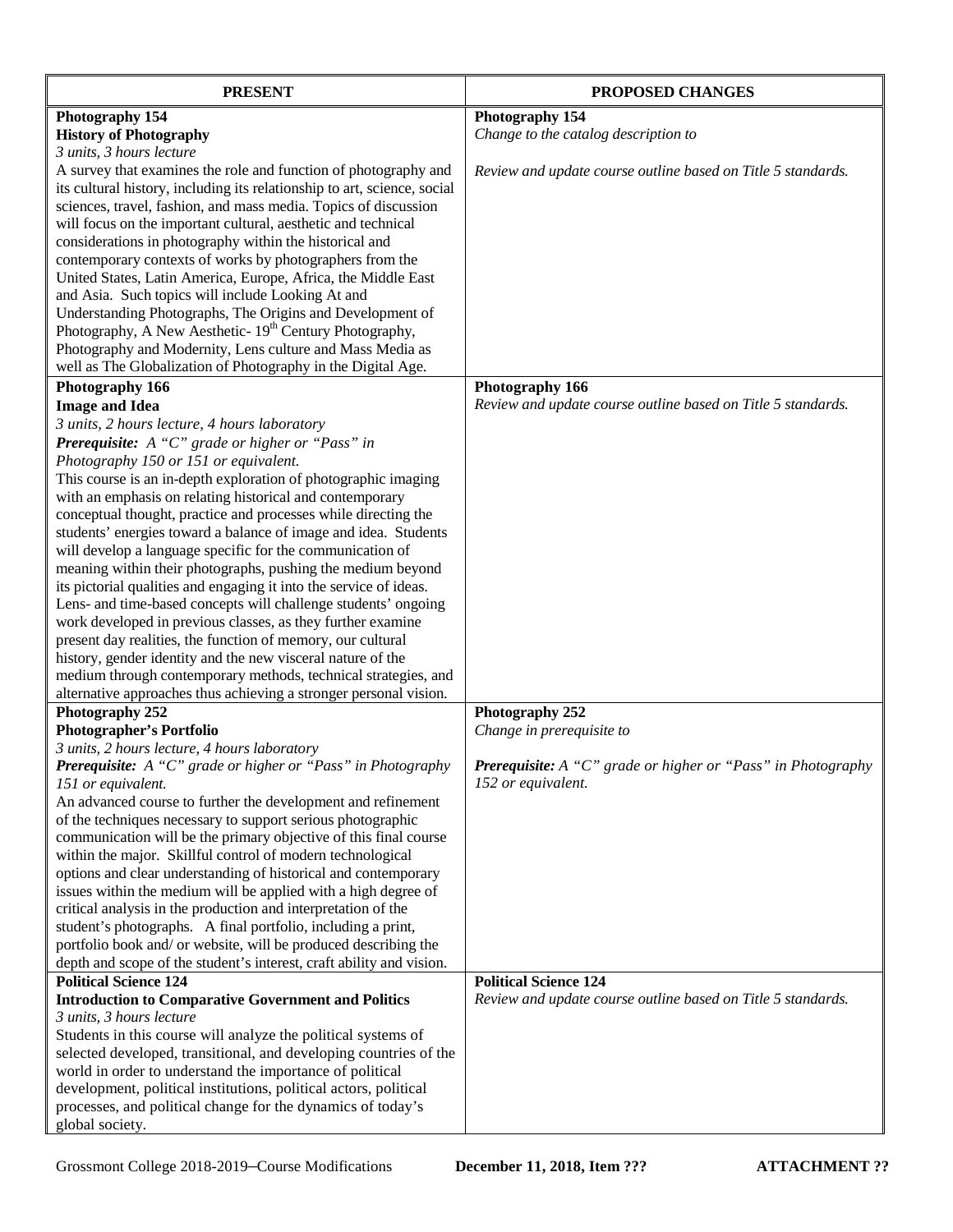| <b>PRESENT</b>                                                      | <b>PROPOSED CHANGES</b>                                             |
|---------------------------------------------------------------------|---------------------------------------------------------------------|
| <b>Psychology 205</b>                                               | <b>Psychology 205</b>                                               |
| <b>Research Methods for Psychology</b>                              | Change in prerequisite to                                           |
| 3 units, 3 hours lecture                                            |                                                                     |
| <b>Prerequisite:</b> A "C" grade or higher or "Pass" in PSY 120 and | <b>Prerequisite:</b> A "C" grade or higher or "Pass" in PSY 120 and |
| PSY 215 or ANTH 215 or SOC 215 or equivalent.                       | PSY 215 or ANTH 215 or SOC 215 or MATH 160 or equivalent.           |
| An introduction to the scientific methodology used in psychology    |                                                                     |
| and the behavioral sciences. This course surveys various research   |                                                                     |
| methods with an emphasis on research design, experimental           |                                                                     |
| procedures, descriptive methods, mixed methods (qualitative and     |                                                                     |
| quantitative) instrumentation, and the collection, analysis,        |                                                                     |
| interpretation, and reporting of research data. Research design     |                                                                     |
| and methodology will be examined through a review of research       |                                                                     |
| in a variety of the sub-disciplines of psychology.                  |                                                                     |
| <b>Religious Studies 120</b>                                        | <b>Religious Studies 120</b>                                        |
| <b>World Religions</b>                                              | Review and update course outline based on Title 5 standards.        |
| 3 units, 3 hours lecture                                            |                                                                     |
| This course is an introduction to the major religions of the world  |                                                                     |
| and the primary figures associated with those religious systems.    |                                                                     |
| Students will study the content of religious beliefs and examine    |                                                                     |
| the rituals and practices through which those beliefs are           |                                                                     |
| expressed.                                                          |                                                                     |
| <b>Religious Studies 130</b>                                        | <b>Religious Studies 130</b>                                        |
| <b>Scriptures of World Religions</b>                                | Review and update course outline based on Title 5 standards.        |
| 3 units, 3 hours lecture                                            |                                                                     |
| This course is a study of religion based on in-depth reading and    |                                                                     |
| careful analysis of the primary sacred texts associated with major  |                                                                     |
| religions of the East and the West.                                 |                                                                     |
| Spanish 121                                                         | Spanish 121                                                         |
| <b>Spanish II</b>                                                   | Review and update course outline based on Title 5 standards.        |
| 5 units, 5 hours lecture                                            |                                                                     |
| Prerequisite: A "C" grade or higher or "Pass" in Spanish 120        |                                                                     |
| or two years of high school Spanish or equivalent.                  |                                                                     |
| Spanish 121 is the continuation of Spanish 120. The course will     |                                                                     |
| continue to develop oral and written skills based on practical      |                                                                     |
| everyday needs.                                                     |                                                                     |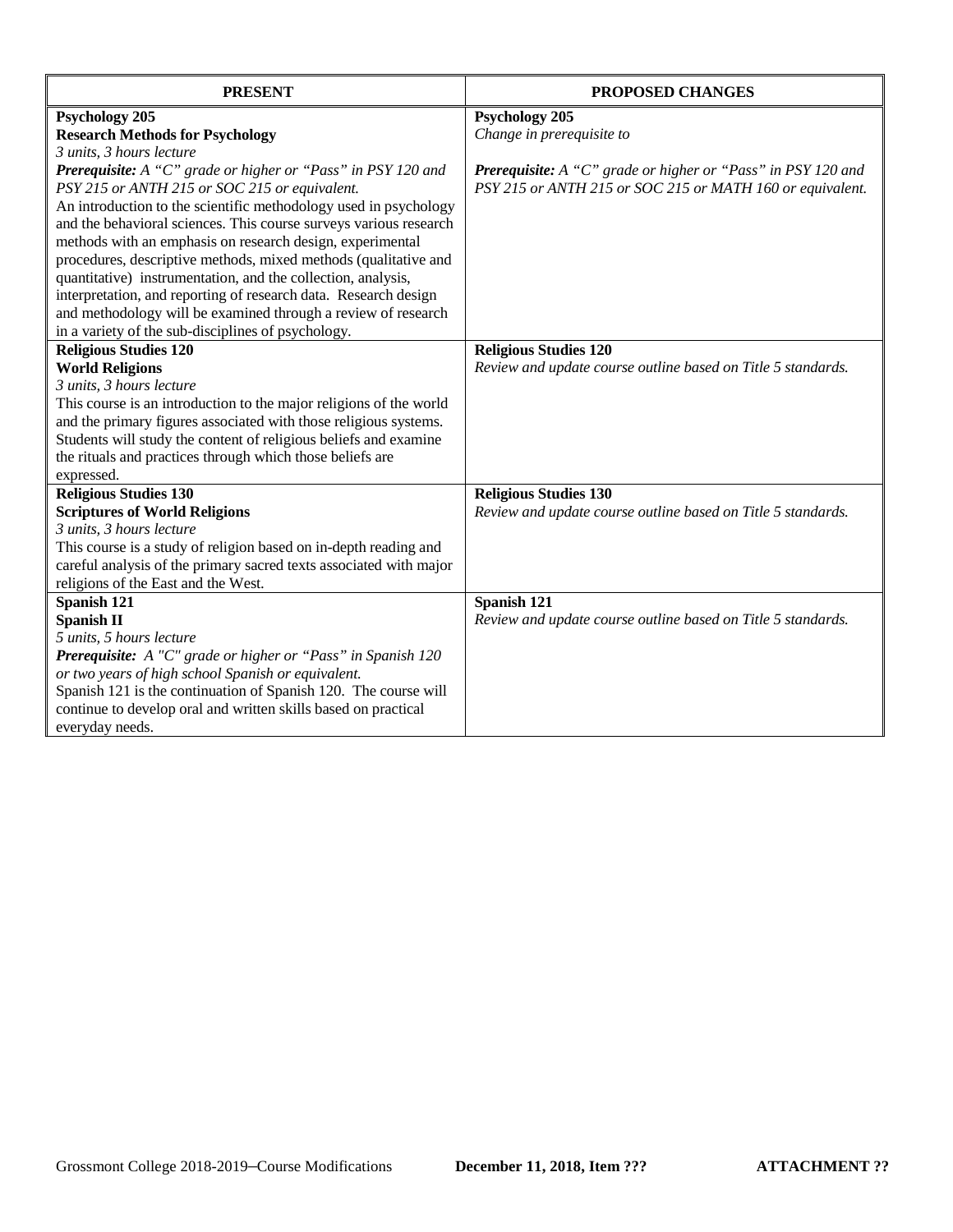# **DEGREE AND CERTIFICATE ADDITIONS**

# **DECEMBER 2018 FOR 2019-2020**

## **CERTIFICATES OF PROFICIENCY**

The following Certificates of Proficiency are designed for the student who needs to be prepared to enter an entry-level job. A department-issued certificate may be awarded upon successful completion of a prescribed course of study. This certificate will not appear on a student's transcript.

## **Administration of Justice Geospatial Literacy Certificate**

The AOJ-Geospatial Literacy certificate provides the skills and knowledge valuable to an entry-level employment opportunity for the student that finishes the courses below. The skills in this certificate are aimed at a student preparing for a career in the administration of justice, including government or private-sector work. These careers can be enhanced with computer mapping skills. Students will gain familiarity using the latest cutting edge technology and GIS software that will enable them to analyze, interpret and manipulate crime data for problem solving applied to real world situations. In the AOJ field, examples include the databases that are used by ARJIS (the Automated Regional Justice Information System) and forensic geospatial analysis used within investigations. Entry level positions are available for someone who has skills in geospatial technologies coupled with an AOJ background.

*Note: All courses must be completed with a letter grade of "C" or higher.*

| Subject and number | Title                                         | <b>Units</b> |
|--------------------|-----------------------------------------------|--------------|
| AOJ 110            | Intro to Administration of Justice            |              |
| Geography 104      | Intro to Geographic Information Systems – GIS |              |
|                    | Total                                         |              |

## **Educators Global Awareness**

This Educators Global Awareness Certificate accompanies the successful completion of the courses listed below. In tandem with the two state required courses, the additional "Globalization" class provides an educator with the background and skills needed to successfully address global issues in today's rapidly changing world; additionally it prepares the educator to incorporate the increasingly important "current events" type of curriculum or course. This certificate addresses the increased demand for a culturally and globally competent public and education system.

*Note: All courses must be completed with a letter grade of "C" or higher.*

| <b>Subject and Number</b> | Title                    | <b>Units</b> |
|---------------------------|--------------------------|--------------|
| Geography 106             | World Regional Geography | 3            |
| Geology 104               | Earth Science            | 3            |
| And                       |                          |              |
| Geography 100             | <b>Global Studies</b>    | 3            |
| Or                        |                          |              |
| Geography 101             | Global Issues            | (3)          |
|                           | Total                    | 9            |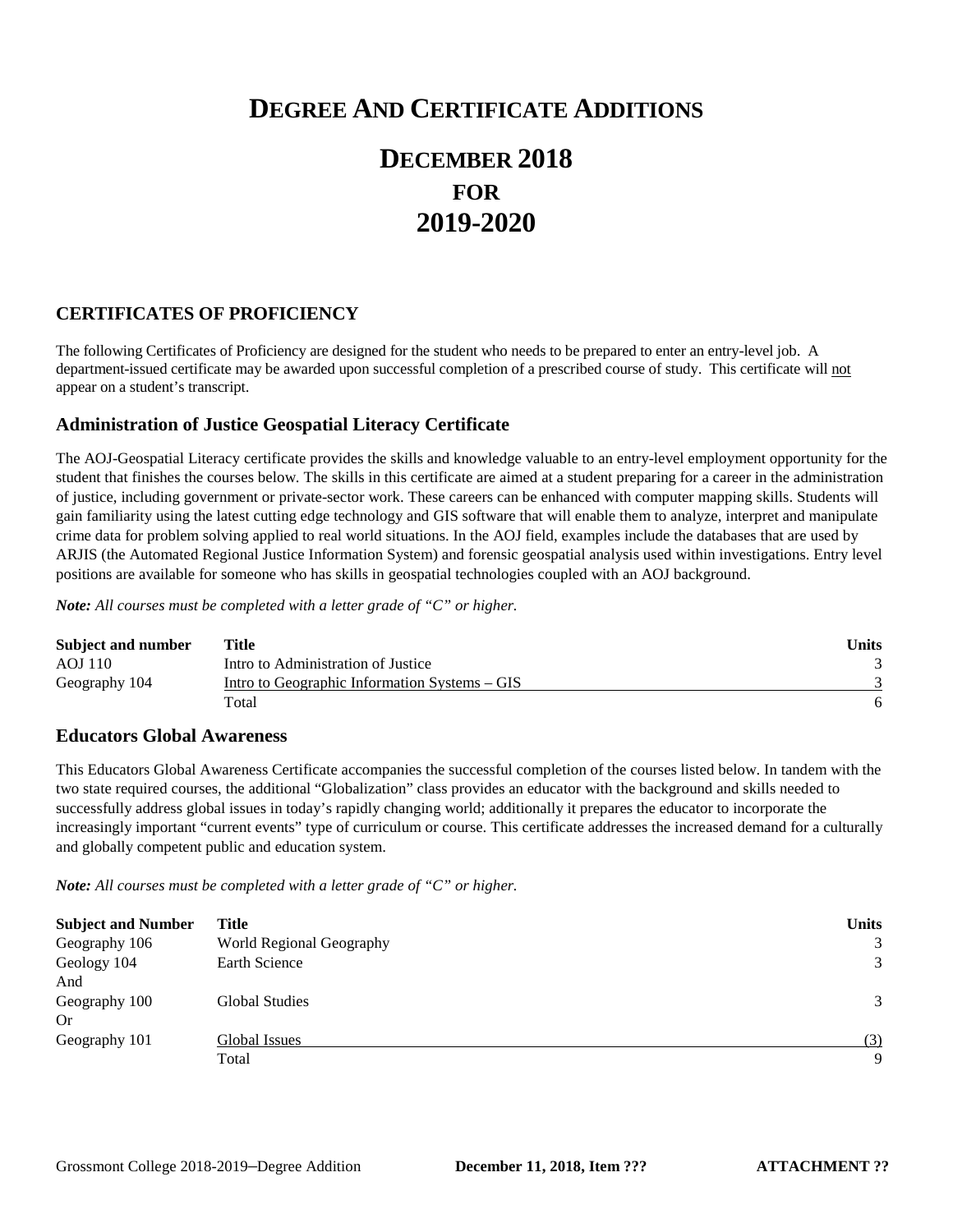# **Geographic Information Systems Literacy**

The GIS Literacy certificate would provide an entry-level employment opportunity for the completer that finishes the course below. The skills covered in this certificate are aimed at a student preparing for a broad range of careers, including government or private sector work, that can be enhanced with geospatial technology skills learned in this course. Students will gain familiarity using with the latest industry standard GIS software that will enable them to analyze, interpret and manipulate spatial information for problem solving applied to real world situations. Many entry level positions are available for someone who has skills in geospatial technologies.

*Note: This course must be completed with a letter grade of "C" or higher.*

| <b>Subject and Number Title</b> |                                               | Units |
|---------------------------------|-----------------------------------------------|-------|
| Geography 104                   | Intro to Geographic Information Systems – GIS |       |
|                                 | Total                                         |       |

## **Global Awareness and Appreciation**

This certificate accompanies the successful completion of the courses listed below. It certifies that the student has successfully completed background courses providing a global cultural background as well as current globalizing trends, processes and issues. It prepares a student to effectively work in our 21<sup>st</sup> century global environment. This certificate addresses the increased demand for a globally competent public and workforce.

*Note: All courses must be completed with a letter grade of "C" or higher.*

| <b>Subject and Number</b> | Title                                | <b>Units</b> |
|---------------------------|--------------------------------------|--------------|
| Geography 130             | Human Geography: Cultural Landscapes | 3            |
| and                       |                                      |              |
| Geography 100             | Global Studies                       | 3            |
| or                        |                                      |              |
| Geography 101             | Global Issues                        | (3)          |
|                           | Total                                | 6            |

# **ASSOCIATE IN SCIENCE IN COMPUTER SCIENCE FOR TRANSFER DEGREE (A.S.-T)**

The Associate in Science in Computer Science for Transfer (A.S.-T) degree is designed to facilitate transfer to a California State University in keeping with SB 1440. This degree reflects the Transfer Model Curriculum (TMC) supported by the Statewide Academic Senate. A total of 32 units are required to fulfill the major portion of this degree. Students must also complete the Intersegmental General Education Transfer Curriculum (IGETC) for CSU requirements (see the "General Education Requirements and Transfer Information" section of the catalog). Students planning to transfer to SDSU should consult with a counselor.

The following requirements must be met to be awarded an Associate in Science in Computer Science for Transfer (A.S.-T) degree:

- (1) Completion of 60 semester units or 90 quarter units that are eligible for transfer to the California State University, including both of the following:
	- (A) The Intersegmental General Education Transfer Curriculum (IGETC) for CSU.
	- (B) A minimum of 18 semester units or 27 quarter units in a major or area of emphasis, as determined by the community college district.

(2) Obtainment of a minimum grade point average of 2.0. Students are also required to earn a "C" grade or higher in all courses required for the major or area of emphasis. A "Pass" grade is not an acceptable grade for courses in the major.

Most careers in computer science require a bachelor's degree, and some require a graduate-level degree. The coursework for this associate degree prepares students who plan to transfer and major in computer science with the lower-division computer programming and mathematics coursework required by most colleges and universities. It is designed to provide a strong foundation in programming methodology and skills, and computer organization. Additionally, students gain the necessary theoretical and practical knowledge necessary to work in a variety of computer related fields such as Software Engineering, Computer Engineering, Computer Systems Analysis, Network Engineering, Cloud Computing, Mobile Application Development, Computer Support, Computer Information Systems, Database Administration, Network Security, and Web Development.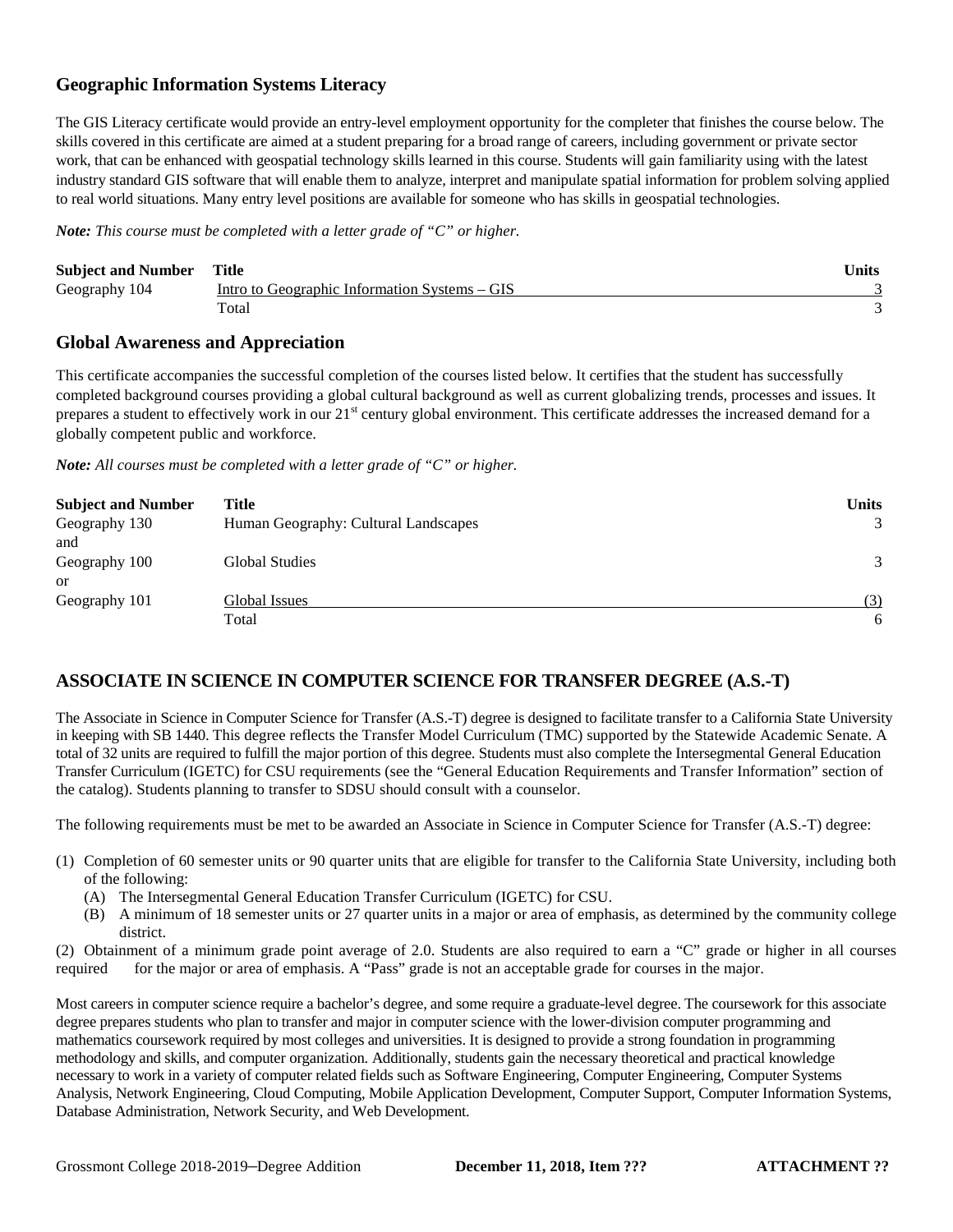**Associate in Science in Computer Science for Transfer Degree**

# **Associate Degree Major Requirements**

**Note: All courses must be completed with a letter grade of "C" or higher**.

### **Required Core**

| <b>Subject &amp; Number</b>        | Title                                                      | <b>Units</b> |
|------------------------------------|------------------------------------------------------------|--------------|
| Biology 230                        | Principles of Cellular, Molecular and Evolutionary Biology | 4            |
| Computer Science Info. Systems 165 | Assembly Language and Machine Architecture                 | 4            |
| Computer Science Info. Systems 240 | <b>Discrete Structures</b>                                 | 3            |
| Computer Science Info. Systems 293 | Introduction to Java Programming                           | 4            |
| Computer Science Info. Systems 294 | Intermediate Java Programming                              | 4            |
| Mathematics 180                    | Analytic Geometry & Calculus I                             |              |
| Mathematics 280                    | Analytic Geometry & Calculus II                            | 4            |
| Physics 140                        | Mechanics of Solids                                        |              |
|                                    | Units for the major                                        | 32           |
|                                    | Units for IGETC                                            | 37           |
|                                    | Total units required for the degree                        | 60           |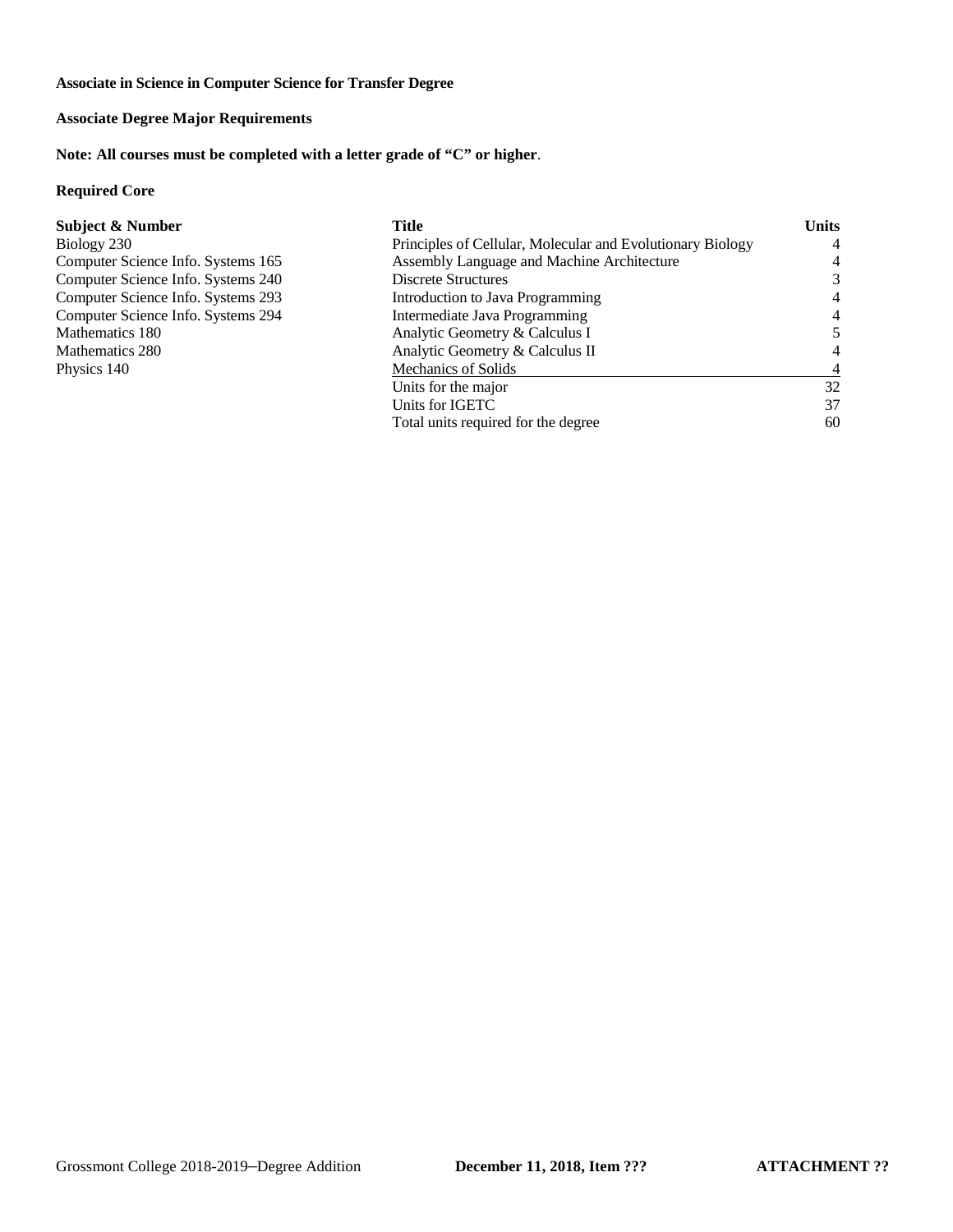# **DEGREE AND CERTIFICATE MODIFICATIONS**

# **DECEMBER 2018 FOR 2019-2020**

## **ADMINISTRATION OF JUSTICE**

Students planning careers in Administration of Justice may elect a program from the five options that follow: Law Enforcement, Corrections, Forensic Technology or Security Management. The programs are designed to meet lower division university transfer, job entry, or promotion requirements, depending on student need.

Students seeking employment with local, state or federal law enforcement agencies specialize in Law Enforcement. Students seeking careers in a jail or prison system, parole, probation or certain aspects of social work may specialize in Corrections. Students who desire a career in scientific criminal investigation and in crime laboratories may specialize in Forensic Technology. Students interested in government, homeland defense, or corporate security, should pursue the Security Management area of emphasis.

The Administration of Justice Department also offers a Police Academy, Corrections Academy, Security Academy, and an Emergency Dispatch course.

**The Program-level Student Learning Outcomes (PSLOs)** below are outcomes that students will achieve after completing specific

degree/certificate requirements in this program. Students will:

- 1. Demonstrate knowledge, skills, and attitudes relevant to the AOJ certificate / degree program completed.
- 2. Demonstrate ethical and professional behavior.
- 3. Communicate effectively, in written, verbal and non-verbal forms.
- 4. Demonstrate excellent human relations and workplace skills.

### **Associate Degree Major Requirements**

### **Core Curriculum**

For Law Enforcement and Corrections areas of emphasis only.

| Note: All courses in the major must be completed with a letter grade of " $C$ " or higher. |                                      |              |  |
|--------------------------------------------------------------------------------------------|--------------------------------------|--------------|--|
| Subject & Number                                                                           | Title                                | <b>Units</b> |  |
| Adm. of Justice 110                                                                        | Introduction to                      |              |  |
|                                                                                            | <b>Administration of Justice</b>     | 3            |  |
| Adm. of Justice 200                                                                        | Criminal Law                         | 3            |  |
| Adm. of Justice 202                                                                        | Criminal Evidence                    | 3            |  |
| Adm. of Justice 204                                                                        | Criminal Trial Process               | 3            |  |
| Adm. of Justice 230                                                                        | <b>Public Safety Communications</b>  | 3            |  |
| Adm. of Justice 240                                                                        | Communication and the Justice System |              |  |
|                                                                                            | Total                                | 18           |  |

### **Area of Emphasis Law Enforcement**

Requires TWELVE (12) additional units to be selected from the list of courses below: **Note: All courses must be completed with a letter grade of "C" or higher.** 

| Subject & Number    | Title                                           | <b>Units</b>  |
|---------------------|-------------------------------------------------|---------------|
| Adm. of Justice 111 | Introduction to Security Management             |               |
| Adm. of Justice 120 | <b>Community Policing and Patrol Procedures</b> | $\mathcal{R}$ |
| Adm. of Justice 122 | Traffic Law & Enforcement                       | $\mathcal{R}$ |
| Adm. of Justice 128 | Arract and Control                              |               |

Highlight: Additions *Italics: Modifications Strikethrough: Deletion* Grossmont College 2018-2019 Degree Modifications **December 11, 2018, Item ??? ATTACHMENT ???**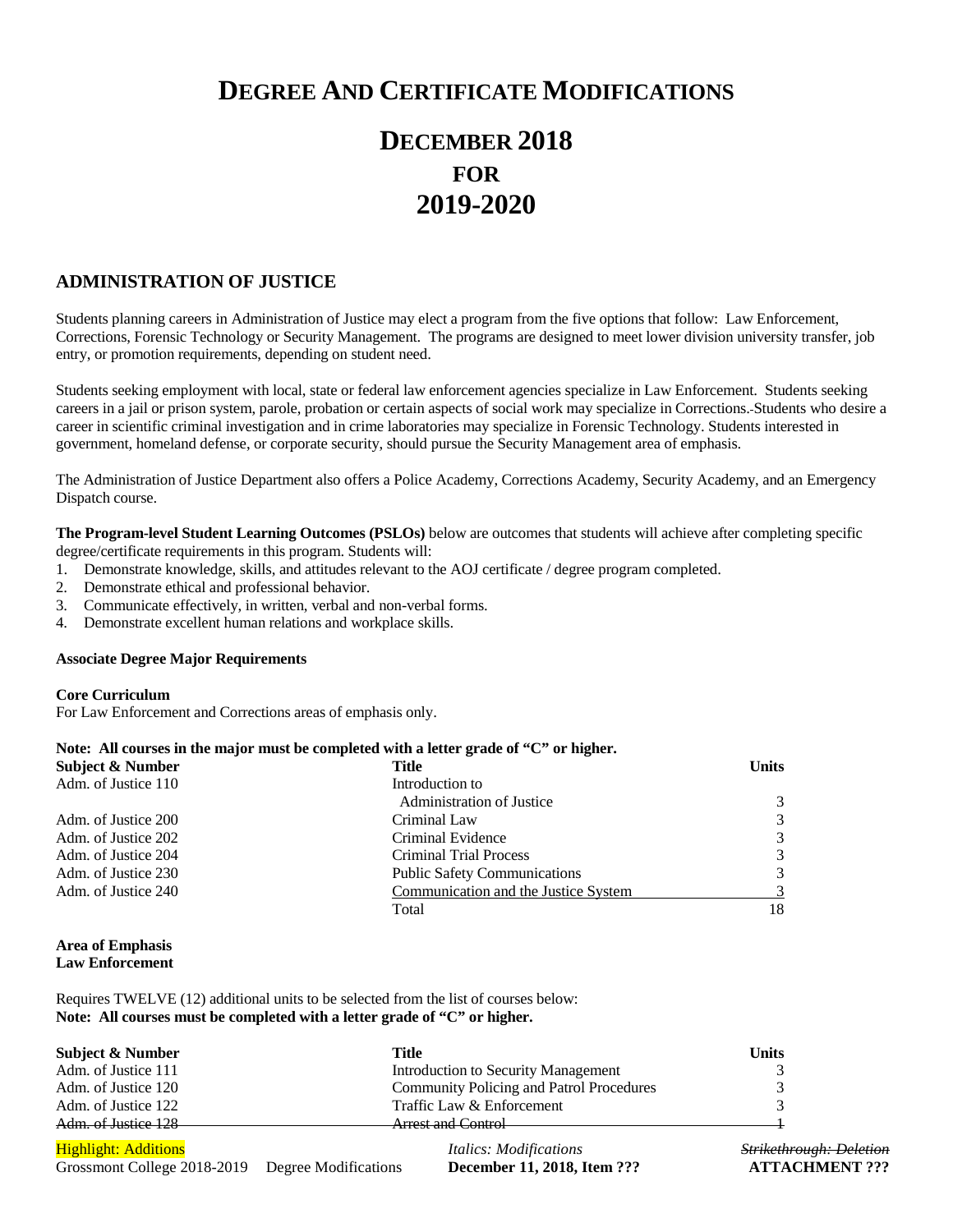| Adm. of Justice 142        | <b>Legal Systems and Court Management</b> | 3  |
|----------------------------|-------------------------------------------|----|
| Adm. of Justice 155        | <b>Mobile Forensics</b>                   | 3  |
| Adm. of Justice 206        | Criminal Investigation                    | 3  |
| Adm. of Justice 208        | Juvenile Procedures                       | 3  |
| Adm. of Justice 210        | <b>Public Safety Administration</b>       | 3  |
| Adm. of Justice 214        | Public Service Internship                 | 2  |
| Adm. of Justice 215        | Public Service Internship                 | 2  |
| <b>Adm. of Justice 264</b> | <b>Terrorism and Homeland Security</b>    | 3  |
|                            | Total                                     | 12 |
|                            | <b>Total Required</b>                     | 30 |
|                            | Plus General Education and                |    |
|                            | <b>Elective Requirements</b>              |    |

### **Area of Emphasis Corrections**

Requires ELEVEN (11) additional units to be selected from the list of courses below: **Note: All courses must be completed with a letter grade of "C" or higher.** 

| Subject & Number    | <b>Title</b>                        | <b>Units</b> |
|---------------------|-------------------------------------|--------------|
| Adm. of Justice 111 | Introduction to Security Management | 3            |
| Adm. of Justice 125 | Introduction to Corrections         | 3            |
| Adm. of Justice 126 | Control and Supervision in          |              |
|                     | Corrections                         | 3            |
| Adm. of Justice 128 | Arrest and Control                  |              |
| Adm. of Justice 140 | Correctional Counseling             |              |
|                     | and Interviewing                    | 3            |
| Adm. of Justice 208 | Juvenile Procedures                 | 3            |
| Adm. of Justice 210 | <b>Public Safety Administration</b> | 3            |
| Adm. of Justice 214 | Public Service Internship           | 2            |
| Adm. of Justice 215 | Public Service Internship           |              |
|                     | Total                               | 11           |
|                     | <b>Total Required</b>               | 29           |
|                     | Plus General Education and          |              |
|                     | <b>Elective Requirements</b>        |              |

### **Certificate of Achievement**

Any student who chooses to complete only the Administration of Justice core curriculum plus one of the areas of emphasis qualifies for a Certificate of Achievement in that area. An official request must be filed with the Admissions and Records Office prior to the deadline as stated in the Academic Calendar.

**Note: All courses must be completed with a letter grade of "C" or higher.** 

## **EXERCISE SCIENCE AND WELLNESS**

The Department of Exercise Science and Wellness (formerly the Department of Physical Education) offers a solid academic foundation for further study in the field of exercise science, kinesiology and/or physical education. The primary emphasis of the Exercise Science and Wellness major program is to prepare students for successful transfer to baccalaureate (four-year) institutions as well as for entrylevel jobs within the fitness industry. The course package for majors is modeled on the preparation for major at San Diego State University, and allows for an emphasis either in Fitness, Nutrition and Health in line with SDSU. The package may also satisfy many requirements for most other California State University institutions as well, but students should check the catalog of the school being considered for its specific requirements.

This department also offers a Fitness Specialist Certificate program which is designed to prepare students to take nationally recognized certification examinations offered throughout the fitness industry. Courses required for the certificate are on page 69. For more details, contact the Exercise Science Department.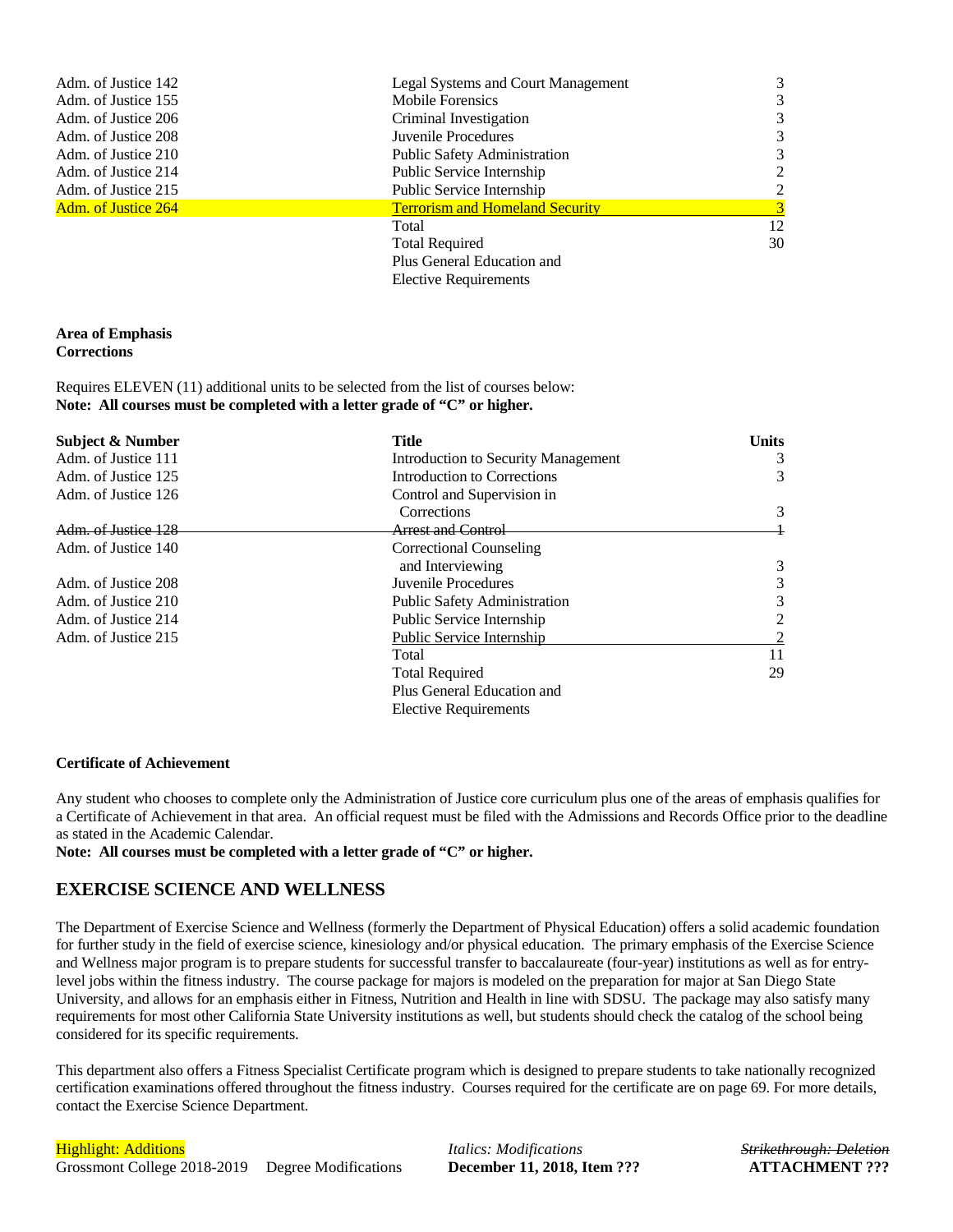**The Program-level Student Learning Outcomes (PSLOs)** below are outcomes that students will achieve after completing specific degree/certificate requirements in this program. Students will:

1. Demonstrate knowledge, skills and appreciation of exercise science principles.

2. Identify the basic principles for maintaining an active and healthy lifestyle.

### **Associate Degree Major Requirements Core Curriculum**

Select ONE (1) of the following courses:

Select ONE (1) of the following courses:

### **Note: All courses in the major must be completed with a letter grade of "C" or higher.**

| <b>Subject &amp; Number</b>           | <b>Title</b>                                                       | <b>Units</b> |
|---------------------------------------|--------------------------------------------------------------------|--------------|
| Exercise Science 005A or B or C       | Beginning, or Intermediate, or Advanced Aerobic                    |              |
|                                       | <b>Fitness and Weight Training</b>                                 | 1.5          |
| Exercise Science 250                  | <b>Introduction to Kinesiology</b>                                 | 3            |
| Exercise Science 255                  | Care and Prevention of Athletic Injuries                           | 3            |
| Exercise Science 290                  | Teaching Techniques and Methods in Exercise Science                | 1.5          |
| Biology 140                           | Human Anatomy                                                      | 5            |
| Chemistry 115                         | <b>Fundamentals of Chemistry</b>                                   | 4            |
| or                                    |                                                                    |              |
| Chemistry 120                         | Preparation for General Chemistry                                  | (4)          |
| Communication 122                     | <b>Public Speaking</b>                                             | 3            |
| <b>Health Education Nutrition 158</b> | Nutrition for Fitness and Sports                                   | 3            |
| or                                    |                                                                    |              |
| <b>Health Education Nutrition 255</b> | Science of Nutrition                                               | (3)          |
|                                       | NOTE: (HED NUTR 255 is required for the Kinesiology major at SDSU) |              |
| Psychology 120                        | <b>Introductory Psychology</b>                                     |              |
| Sociology 120                         | <b>Introductory Sociology</b>                                      |              |
|                                       | Total                                                              | 30           |

**Subject & Number Title Units** Biology 215 Statistics for Life Sciences 3 Psychology 215 Statistics for the Behavioral Sciences 4 Sociology 215 Statistics for the Behavioral Sciences 4 Mathematics 160 **Elementary Statistics** 4 Total 3-4

| <b>Subject &amp; Number</b>     | Title                                                    | Units     |
|---------------------------------|----------------------------------------------------------|-----------|
| Exercise Science 006A or B or C | Beginning or Intermediate or Advanced Total Body Fitness |           |
| Exercise Science 008A or B or C | Beginning or Intermediate or Advanced Indoor Cycling     |           |
| Exercise Science 009A or B or C | Beginning or Intermediate or Advanced Aerobic Dance      |           |
|                                 | Exercise                                                 |           |
| Exercise Science 023A or B or C | Beginning or Intermediate or Advanced Weight Training    |           |
| Exercise Science 026            | <b>Stress Reduction Through Movement and Mindfulness</b> |           |
| Exercise Science 043A or B or C | Beginning or Intermediate or Advanced Swimming           |           |
| Exercise Science 060A or B or C | Beginning or Intermediate or Advanced Badminton          |           |
| Exercise Science 076A or B or C | Beginning or Intermediate or Advanced Tennis             |           |
| Exercise Science 125A or B or C | Beginning or Intermediate or Advanced Golf               | $1 - 1.5$ |
| Exercise Science 130A or B or C | Beginning or Intermediate or Advanced Gymnastics         | $1 - 1.5$ |
| Exercise Science 171A or B or C | Beginning or Intermediate or Advanced Softball           |           |
| Exercise Science 175A or B or C | Beginning or Intermediate or Advanced Volleyball         |           |
|                                 | Total                                                    | $1 - 1.5$ |
|                                 | <b>Total Required</b>                                    | 34-35.5   |
|                                 | Plus General Education and Elective Requirements         |           |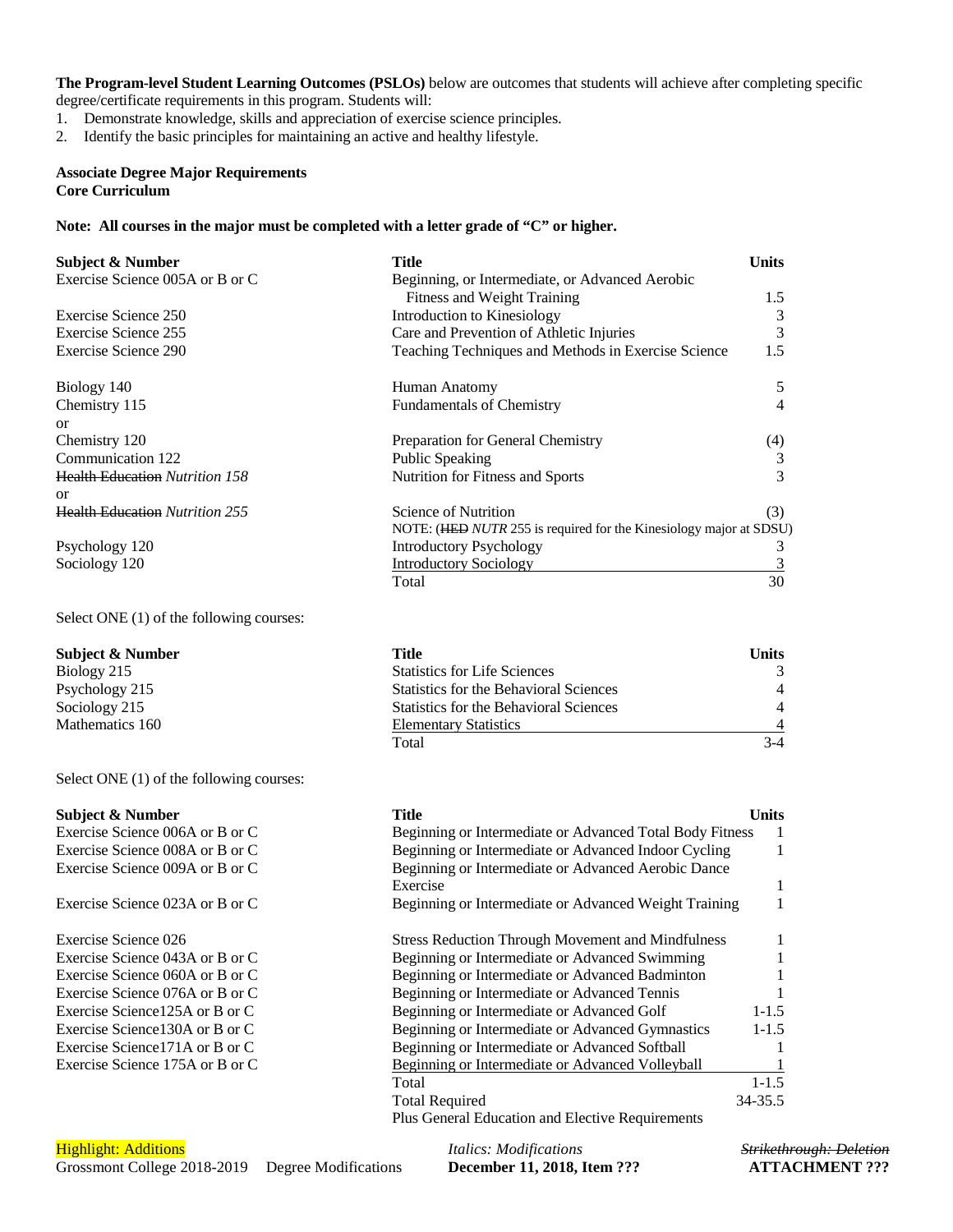### **Certificate of Achievement**

Any student who chooses to complete only those courses required for the above major (i.e.  $34 - 35.5$  units) qualifies for a Certificate of Achievement in Exercise Science and Wellness. An official request must be filed with the Admissions and Records Office prior to the deadline as stated in the Academic Calendar.

**Note: All courses must be completed with a letter grade of "C" or higher.**

### **Certificate of Proficiency**

Certificates of Proficiency are designed for the student who needs to be prepared to enter and entry-level job. A department-issued certificate may be awarded upon successful completion of a prescribed course of study. This certificate will not appear on a student's transcript.

The Exercise Science and Wellness Department offers a program in Fitness Specialist Certification which is designed to prepare students to take nationally recognized certification examinations offered throughout the fitness industry. For more details, contact the ES department chair at (619) 644-7402.

### **Fitness Specialist Certification**

The Exercise Science and Wellness Department offers a Fitness Specialist Certificate. Designed as a 1-year program with sequenced courses, this certificate prepares students to successfully pass national fitness certification exams as well as work in the fitness industry. The courses for the Fitness Specialist Certification are different than those required for transfer to 4-year institutions in Exercise Science or Kinesiology; courses are intended as vocational preparation rather than a step for a baccalaureate degree. For more details, contact the ES department chair at (619) 644-7400.

### **Note: All courses must be completed with a letter grade of "C" or higher.**

| <b>Subject &amp; Number</b>           | Title                                                  | <b>Units</b> |
|---------------------------------------|--------------------------------------------------------|--------------|
| Exercise Science 255                  | Care and Prevention of Athletic Injuries               | 3            |
| Exercise Science 291                  | Anatomy and Kinesiology                                |              |
|                                       | For Fitness Specialists                                | 3            |
| Exercise Science 292                  | <b>Exercise Physiology for</b>                         |              |
|                                       | <b>Fitness Specialists</b>                             | 3            |
| Exercise Science 293                  | Strength Training/Fitness Assessments for              |              |
|                                       | <b>Fitness Specialists</b>                             | 2.5          |
| Exercise Science 294                  | <b>Exercise Program Design and Special Populations</b> | 3            |
| Exercise Science 296                  | <b>Internship Seminar for Fitness Specialists</b>      | .5           |
| Exercise Science 297                  | Internships for                                        |              |
|                                       | <b>Fitness Specialists</b>                             |              |
| <b>Health Education</b> Nutrition 158 | Nutrition for Fitness and Sport                        | 3            |
|                                       | Total                                                  | 19           |

# **ASSOCIATE IN ARTS IN MUSIC FOR TRANSFER (A.A.-T)**

The Associate in Arts in Music for Transfer (A.A.-T) degree is designed to facilitate transfer to a California State University in keeping with SB 1440. This degree reflects the Transfer Model Curriculum (TMC) supported by the Statewide Academic Senate. A total of 18 units are required to fulfill the major portion of this degree. Students must also complete the California State University (CSU) General Education Breadth requirements or the Intersegmental General Education Transfer Curriculum (IGETC) for CSU requirements (see the "General Education Requirements and Transfer Information" section of the catalog). Students planning to transfer to SDSU should consult with a counselor.

The following requirements must be met to be awarded an Associate in Arts in Music for Transfer (A.A.-T) degree:

- (1) Completion of 60 semester units or 90 quarter units that are eligible for transfer to the California State University, including both of the following:
	- (A) The Intersegmental General Education Transfer Curriculum (IGETC) for CSU.
	- (B) A minimum of 18 semester units or 27 quarter units in a major or area of emphasis, as determined by the community college district.

Highlight: Additions *Italics: Modifications Strikethrough: Deletion* Grossmont College 2018-2019 Degree Modifications **December 11, 2018, Item ??? ATTACHMENT ???**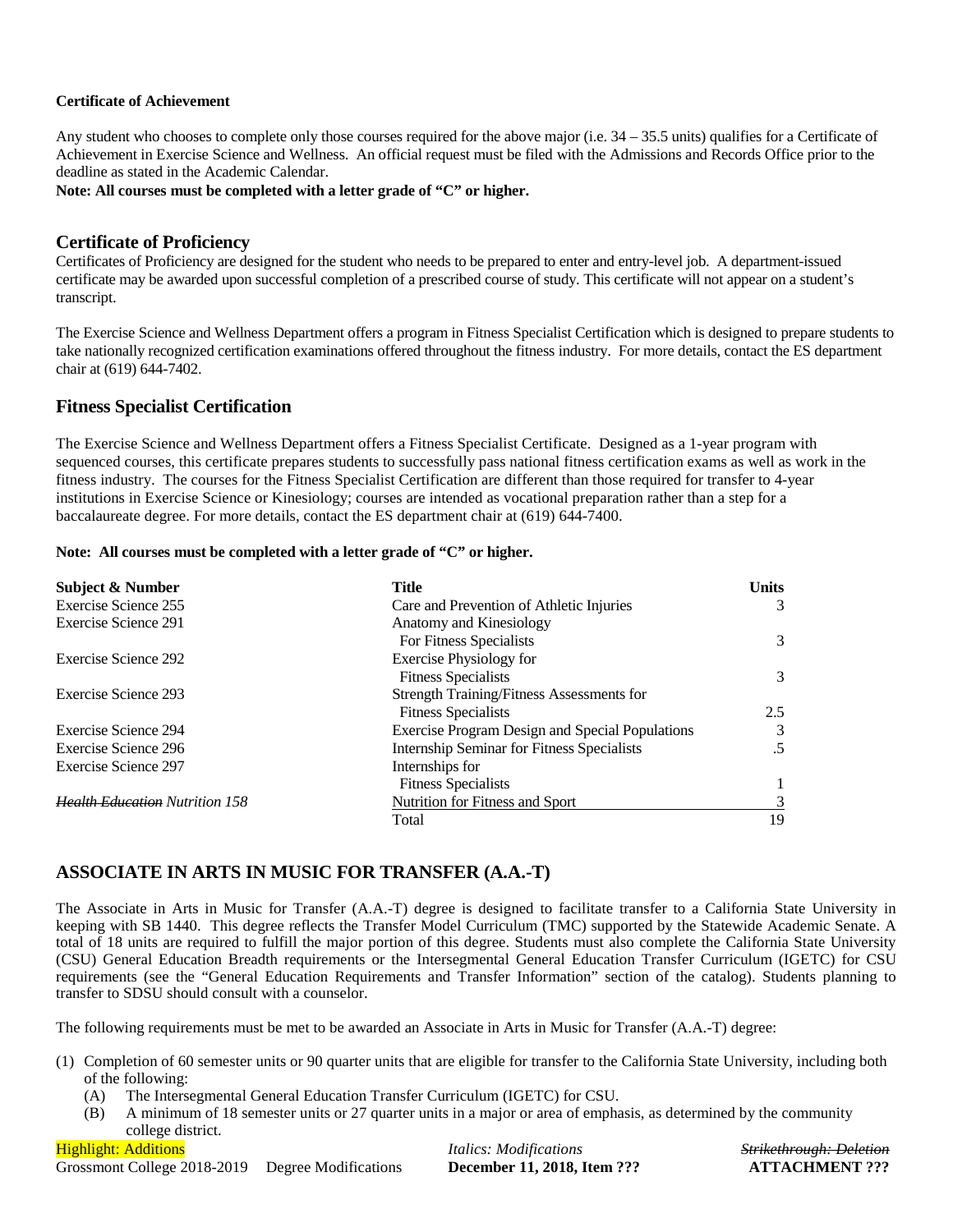(2) Obtainment of a minimum grade point average of 2.0. Students are also required to earn a "C" grade or higher in all courses required for the major or area of emphasis. A "Pass" grade is not an acceptable grade for courses in the major.

Music is the study of art, space, and silence through time. The art of arranging sounds or making sounds, usually those of musical instruments or voices. Musical language may be used to mean style or genre, while music may be treated as language without being called such. The study of music offers a secure foundation for exploration into these areas. Furthermore, studying music enables students to obtain careers as performers, educators, composers, and music industry professionals. Students will pursue the art and beauty of music while honing the interpersonal and communication skills that are crucial to every career.

**The Program-level Student Learning Outcomes (PSLOs)** below are outcomes that students will achieve after completing the specific degree requirements in this program. Students will:

- 1. Apply the terminology associated with the language of music.
- 2. Correlate significant events and trends in music history with significant events and trends in world history.

#### **Associate Degree Major Requirements**

#### **Note: All courses must be completed with a letter grade of "C" or higher.**

| <b>Required Core</b>        |                               |                |
|-----------------------------|-------------------------------|----------------|
| <b>Subject &amp; Number</b> | Title                         | <b>Units</b>   |
| Music 105                   | Music Theory and Practice I   | $\overline{4}$ |
| Music 106                   | Music Theory and Practice II  | $\overline{4}$ |
| Music 205                   | Music Theory and Practice III | $\overline{4}$ |
| Music 206                   | Music Theory and Practice IV  | $\overline{4}$ |
| Music 190                   | <b>Performance Studies</b>    |                |
| Music 191                   | Performance Studies           | $.5\,$         |
| Music 290                   | Performance Studies           |                |
| Music 291                   | Performance Studies           |                |
|                             | Total                         | 18             |

Choose FOUR (4) of the following courses:

| Music 138-139-238-239 | <b>Grossmont Master Chorale</b>                    |                |
|-----------------------|----------------------------------------------------|----------------|
| Music 142-143-243-243 | <b>Middle Eastern Ensemble</b>                     |                |
| Music 150-151-250-251 | Grossmont Symphony Orchestra                       |                |
| Music 152-153-252-253 | Concert Band                                       |                |
| Music 154-155-254-255 | Afro-Cuban Ensemble                                |                |
| Music 156-157-256-257 | Jazz Ensemble                                      |                |
| Music 166-167-266-267 | Jazz Vocal Ensemble                                |                |
| Music 174 175 274 275 | Gospel Choir                                       |                |
|                       | Total                                              | $\overline{4}$ |
|                       | Units for the Major                                | 22             |
|                       | Units for CSU GE or IGETC                          | 37             |
|                       | Total units required for the degree                | 60             |
|                       | Complete transferable units as needed to reach 60. |                |

### **NURSING**

#### **Major Requirements for All Nursing Majors Registered Nursing Program**

#### **Associate Degree Major Requirements**

**Note: All courses in the major must be completed with a letter grade of "C" or higher.** 

Choose ONE (1) sequence from the following courses.

| Title            | Units |
|------------------|-------|
| Human Anatomy    |       |
|                  |       |
| Human Physiology |       |
|                  |       |
|                  |       |

Highlight: Additions *Italics: Modifications Strikethrough: Deletion* Grossmont College 2018-2019 Degree Modifications **December 11, 2018, Item ??? ATTACHMENT ???**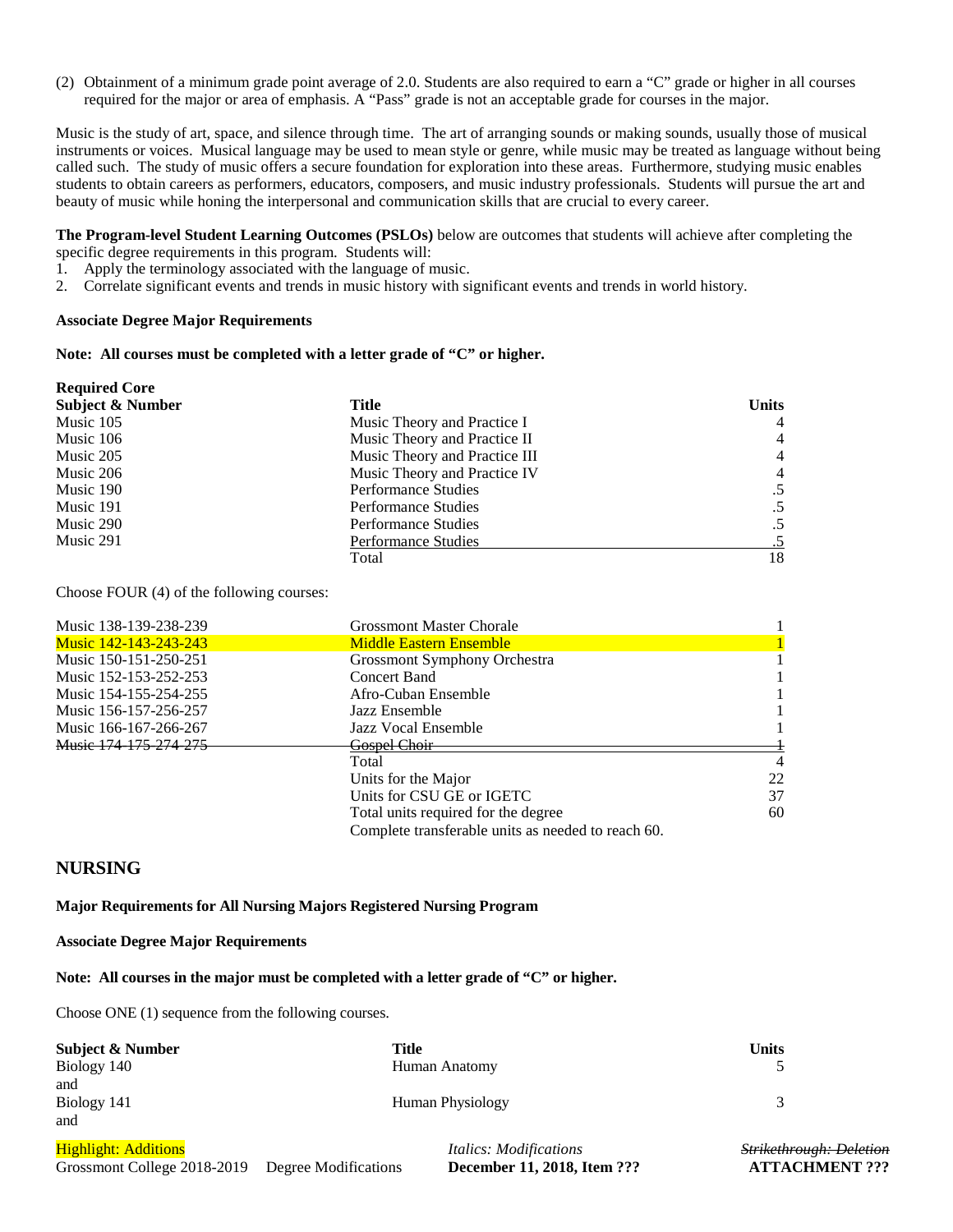| Biology 141L             | Laboratory in Human Physiology                               | 1                                 |
|--------------------------|--------------------------------------------------------------|-----------------------------------|
| or<br>Biology 144        | Anatomy and Physiology I                                     | (4)                               |
| and                      |                                                              |                                   |
| Biology 145              | Anatomy and Physiology II                                    | (4)                               |
| Biology 152              | Paramedical Microbiology                                     | 5                                 |
| <b>Communication 120</b> | <b>Interpersonal Communication</b>                           | $\overline{\mathbf{3}}$           |
| <b>or</b>                |                                                              |                                   |
| Communication 122        | <b>Public Speaking</b>                                       | (3)                               |
| English 120              | College Composition and Reading                              | 3                                 |
| or                       |                                                              |                                   |
| English 124              | Advanced Composition: Critical Reasoning and Writing         | (3)                               |
| Nursing 118              | <b>Nursing Pharmacology I</b>                                | 12                                |
| Nursing 119              | <b>Nursing Pharmacology II</b>                               | $\hspace{0.1mm} 1 \hspace{0.1mm}$ |
| Nursing 120              | <b>Introduction to Nursing: Theory and Practice</b>          |                                   |
|                          | <b>Fundamentals of Nursing</b>                               | $\boldsymbol{8}$                  |
| Nursing 130              | Perioperative Nursing Medical-Surgical Nursing I             | 5                                 |
| Nursing 132              | Maternal/Newborn and Child Health Nursing                    | 5                                 |
| Nursing 220              | <b>Nursing Management in Nutritional Metabolic Disorders</b> |                                   |
|                          | <b>Medical-Surgical Nursing II</b>                           | 5                                 |
| Nursing 222              | Neurologic and Psychiatric and Community Health Nursing      | 5                                 |
| Nursing 230              | <b>Nursing Management in Cardio-Pulmonary and</b>            |                                   |
|                          | <b>Circulatory Disorders Medical-Surgical Nursing III</b>    | 68                                |
| Nursing 235              | <b>Preceptored Patient Care Management</b>                   | 3                                 |
| Psychology 120           | <b>Introductory Psychology</b>                               | 3                                 |
| Sociology 114            | Introduction to Sociology of Minority Group Relations        | 3                                 |
| or                       |                                                              |                                   |
| Sociology 120            | <b>Introductory Sociology</b>                                | (3)                               |
|                          | Total                                                        | 64 65 63 64                       |
|                          | <b>Plus Remaining General</b>                                |                                   |
|                          | <b>Education Requirements</b>                                |                                   |
|                          | for Nursing Majors                                           |                                   |
|                          | <b>Total Required</b>                                        | <del>70-71</del> 69-70            |

# **ASSOCIATE IN ARTS IN PSYCHOLOGY FOR TRANSFER (A.A.-T)**

The Associate in Arts in Psychology for Transfer (A.A.-T) degree is designed to facilitate transfer to a California State University in keeping with SB 1440. A total of 20-23 units are required to fulfill the major portion of this degree. This degree reflects the Transfer Model Curriculum (TMC) supported by the Statewide Academic Senate. Students must also complete the California State University (CSU) General Education Breadth requirements or the Intersegmental General Education Transfer Curriculum (IGETC) for CSU requirements (see the "General Education Requirements and Transfer Information" section of the catalog). Students planning to transfer to SDSU should consult with a counselor.

The following requirements must be met to be awarded an Associate in Arts in Psychology for Transfer (A.A.-T) degree:

- (1) Completion of 60 semester units or 90 quarter units that are eligible for transfer to the California State University, including both of the following:
	- (A) The Intersegmental General Education Transfer Curriculum (IGETC) or the California State University General Education-Breadth Requirement.
	- (B) A minimum of 18 semester units or 27 quarter units in a major or area of emphasis, as determined by the community college district.
- (2) Obtainment of a minimum grade point average of 2.0. Students are also required to earn a "C" grade or higher in all courses required for the major or area of emphasis. A "Pass" grade is not an acceptable grade for courses in the major.

Highlight: Additions *Italics: Modifications Strikethrough: Deletion* Psychology is a diverse discipline, grounded in science, but with nearly boundless applications in everyday life. Some psychologists do basic research, developing theories and testing them through carefully honed research methods involving observation, experimentation and analysis. Other psychologists apply the discipline's scientific knowledge to help people, organizations and communities function better (APA).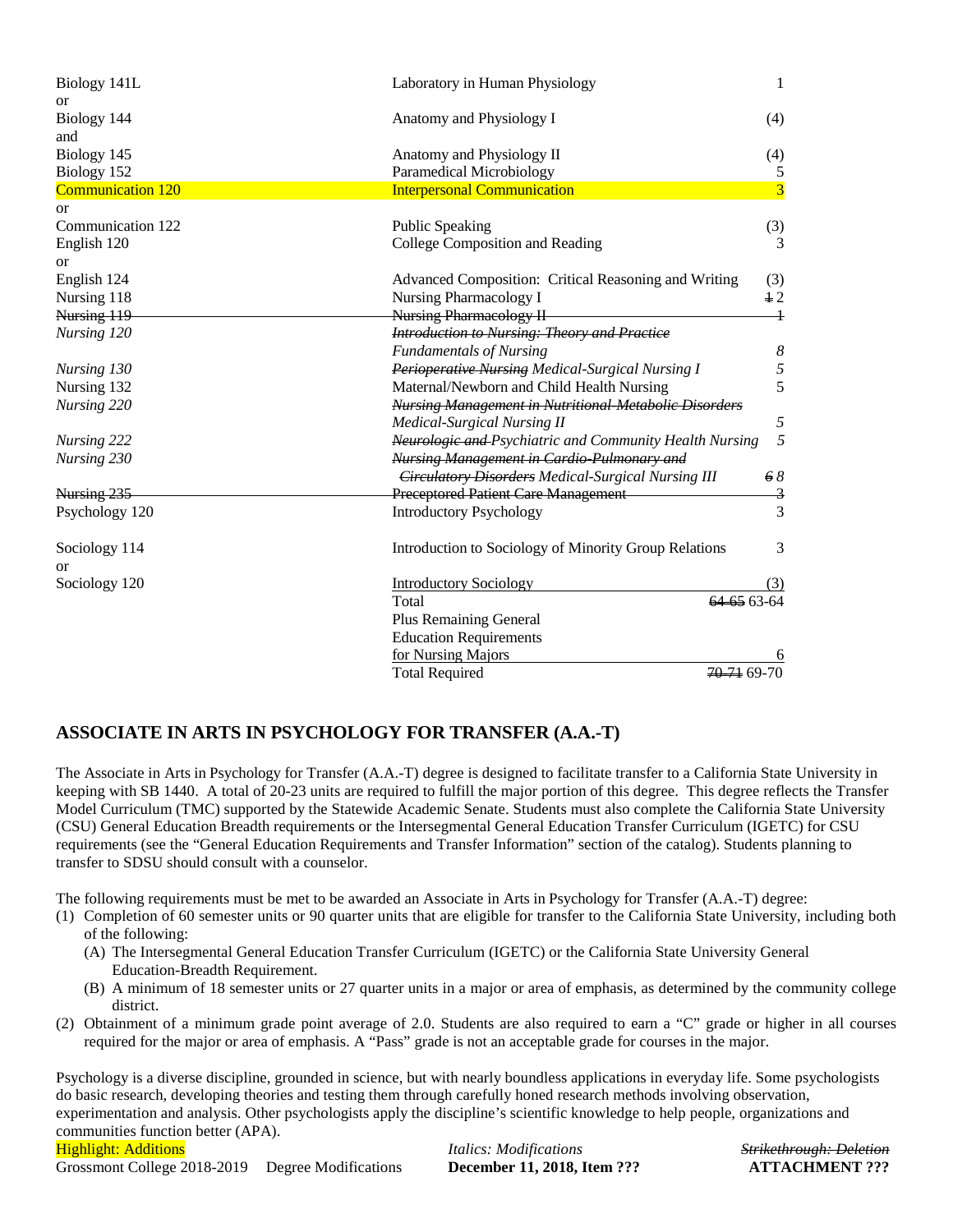**The Program-level Student Learning Outcomes (PSLOs)** below are outcomes that students will achieve after completing specific degree/certificate requirements in this program. Students will:

- 1. Identify, explain, and compare and contrast the major theoretical perspectives in psychology.
- 2. Evaluate psychological information using the scientific method.<br>3. Apply appropriate statistical analyses to quantitative data.
- Apply appropriate statistical analyses to quantitative data.
- 4. Apply principles of psychology to the understanding of self and others.

### **Associate Degree Major Requirements Required Core**

| Subject & Number                         | <b>Title</b>                                  | <b>Units</b>   |
|------------------------------------------|-----------------------------------------------|----------------|
| Psychology 120                           | Introductory Psychology                       | 3              |
| Psychology 205                           | <b>Research Methods for Psychology</b>        | 3              |
| Psychology 215                           | <b>Statistics for the Behavioral Sciences</b> | $\overline{4}$ |
| or                                       |                                               |                |
| Mathematics 160                          | <b>Elementary Statistics</b>                  | (4)            |
|                                          | Total                                         | 10             |
| List A                                   |                                               |                |
| Select ONE (1) of the following courses: |                                               |                |
| Biology 120                              | Principles of Biology                         | $\overline{4}$ |
| Psychology 140                           | Physiological Psychology                      |                |
|                                          | Total                                         | $3-4$          |

### **List B**

| Select THREE (3) of the following courses: |                                               |           |
|--------------------------------------------|-----------------------------------------------|-----------|
| Any List A course not used above or        |                                               |           |
| Psychology 138                             | Social Psychology                             | 3         |
| Psychology 150                             | Developmental Psychology                      | 3         |
| Psychology 170                             | Abnormal Psychology                           | 3         |
| Psychology 201                             | Academic & Career Opportunities in Psychology |           |
| <b>Psychology 211</b>                      | <b>Cognitive Psychology</b>                   | 3         |
| Psychology 220                             | <b>Learning</b>                               |           |
|                                            | Total                                         | $7-9$     |
|                                            | Required for the major                        | $20 - 22$ |
|                                            | Units for CSU GE or IGETC-CSU GE              | $37-39$   |
|                                            | Total units required for the degree           | 60        |

Total units required for the degree

Complete transferable units as needed to reach 60.